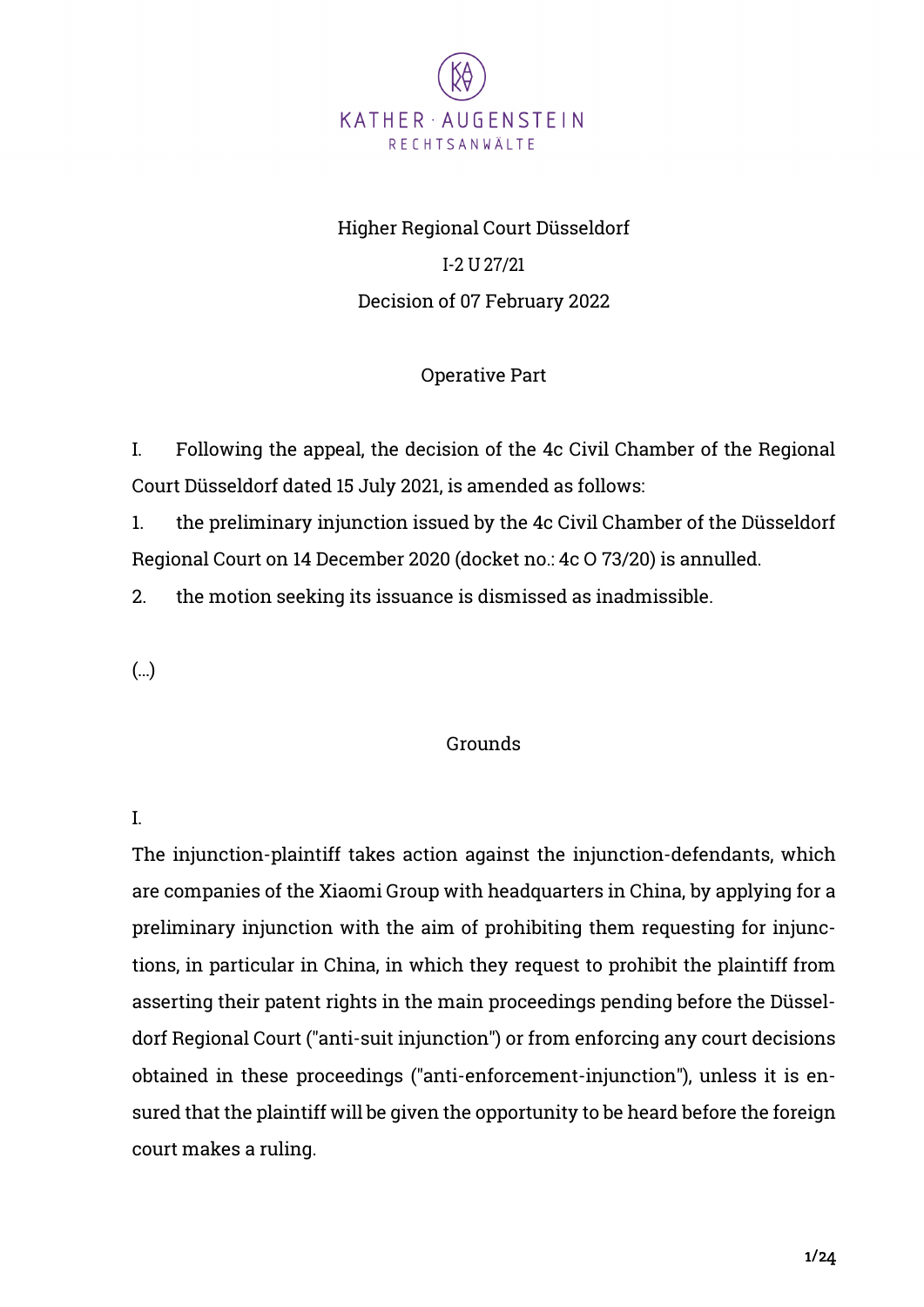

In the patent infringement proceedings pending before the Düsseldorf Regional Court (docket no.: 4c O 49/20 and 57/20), the plaintiff is asserting claims against the defendants on account of infringement of the German part of patents EP 2 ... 318 (hereinafter: EP '318) and EP 2 ... 245 (hereinafter: EP '245), which the plaintiff claims are essential for the H.265/MPEG-H High Efficiency Video Coding (HEVC) standard.

There are no main proceedings pending by the defendants against the plaintiff to determine a FRAND license for the use of EP '318 or EP '245 in a jurisdiction that is familiar with the legal institutions of anti-suit injunction or anti-enforcement injunction, such as China. Neither have the defendants applied for an anti-suit injunction or an anti-enforcement injunction against the plaintiff in China or any other country.

In their written statement dated 11 December 2020, the plaintiff filed an request for a preliminary injunction, which the Regional Court issued on 14 December 2020 by way of order.

Upon objection of the defendant, the Regional Court upheld the preliminary injunction by judgment of 15 July 2021 in a modified form compared to the injunction ordered on 14 December 2020. The operative part of the preliminary injunction in the version of that judgment reads as follows: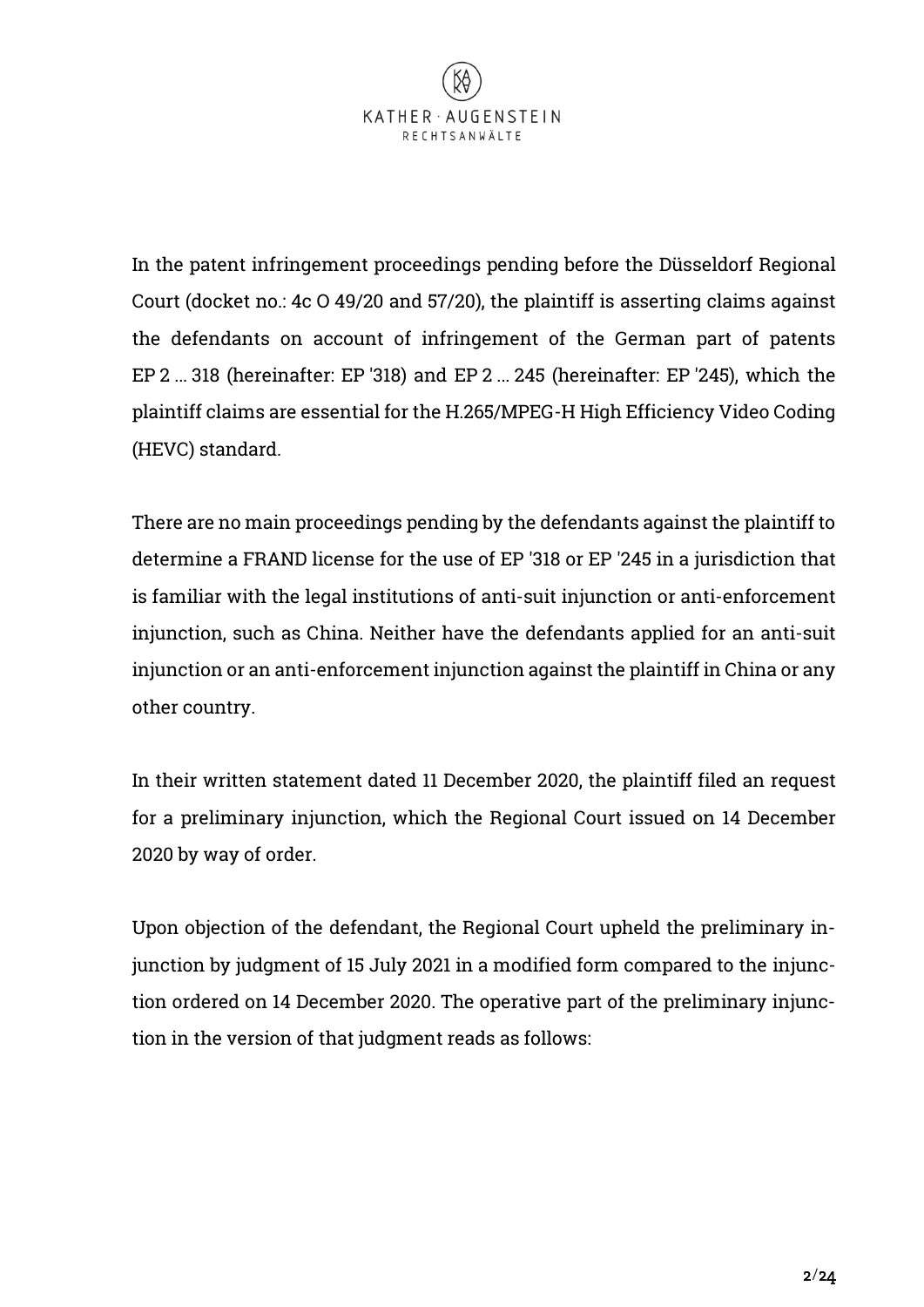"The defendants, ..., are prohibited from initiating and/or maintaining legal proceedings in the People's Republic of China in which a motion is made to prohibit the plaintiff from

a) asserting their patent rights in the Federal Republic of Germany against the defendants, in the main proceedings pending before the Board under the court docket no. 4c O 49/20 / 4c O 57/20,

b) from enforcing any court decisions which are obtained by the plaintiff in the injunction proceedings under I.1.a) above, against the defendants, if it is not ensured that the plaintiff will be given the opportunity to be heard in such proceedings before a decision is made."

The defendants in the injunction challenge this with their appeal.

A further account of the facts of the case is dispensed pursuant to sections 540 para. 2, 313a para. 1 sentence 1, 542 para. 2 sentence 1 of the Code of Civil Procedure.

# II.

The admissible appeal of the defendant is successful. The preliminary injunction is to be annulled because the request for its issuance is inadmissible.

# 1.

The plaintiff lacks the legitimate interest in the issuance of the requested preliminary injunction.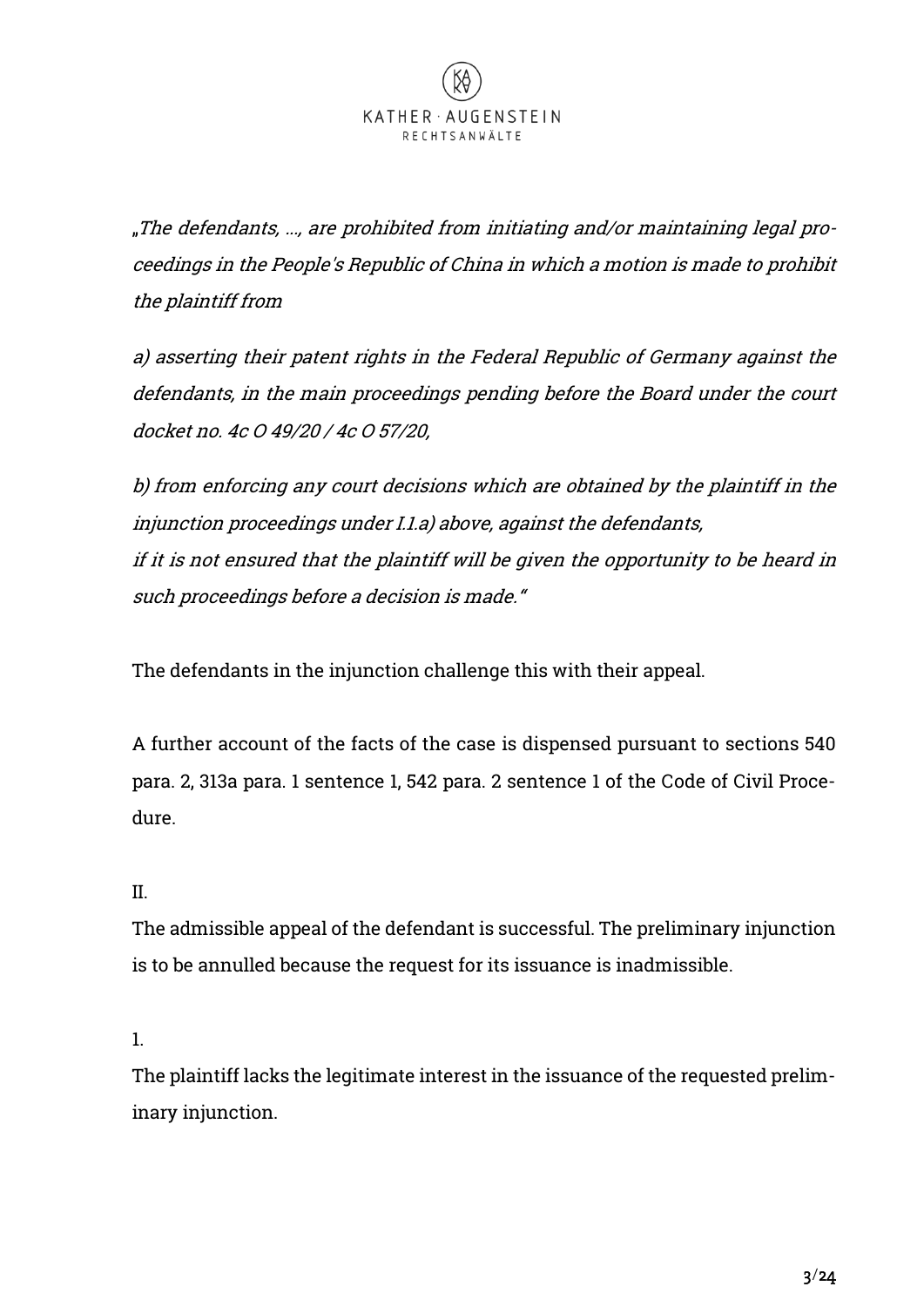

The Senate agrees in essence with the opinion of the Munich courts, which consider an injunction aimed at prohibiting the motion for an anti-suit injunction ("anti-anti-suit injunction") to be possible [see a)]. However, this applies on condition that both the general admissibility of such an injunction and the determination of its boundaries are questions of legitimate interest in legal protection and that an anti-anti-suit injunction can only be regarded at all and to the extent that it is objectively necessary to ensure effective legal protection of the patent proprietor before the German courts [see b)]. Such a legitimate interest must be denied in this case, in which no motion for the issuance of an anti-suit injunction has been filed and in which there are no substantial indications of an intention to that effect on the part of the defendant and in which there are not even any pending proceedings on the merits of the case by the defendant against the plaintiff for the injunction, for the protection of which an anti-suit injunction could be useful [see c)].

#### a)

The Higher Regional Court of Munich (judgment dated 12.12.2019, docket no.: 6 U 5042/19, GRUR 2020, 379) as well as the Regional Court of Munich I (judgment dated 02 October 2019, docket no.: 21 O 9333/19, BeckRS 2019, 25536; judgment dated 25 February 2021, docket no.: 7 O 14276/20, GRUR-RS 2021, 3995; judgment dated 24 June 2021, docket no. 7 O 36/21, GRUR-RS 2021, 17662) have considered the conduct of anti-suit injunction proceedings as an unlawful interference with the property-like rights of the owner of a standard-essential patent (hereinafter: SEP) who is subject to the foreign litigation prohibition and have ruled in the latter's favor, based on Secs. 1004 (1), 823 (1) of the German Civil Code, prohibiting the defendant from applying for an anti-suit injunction in another jurisdiction (in the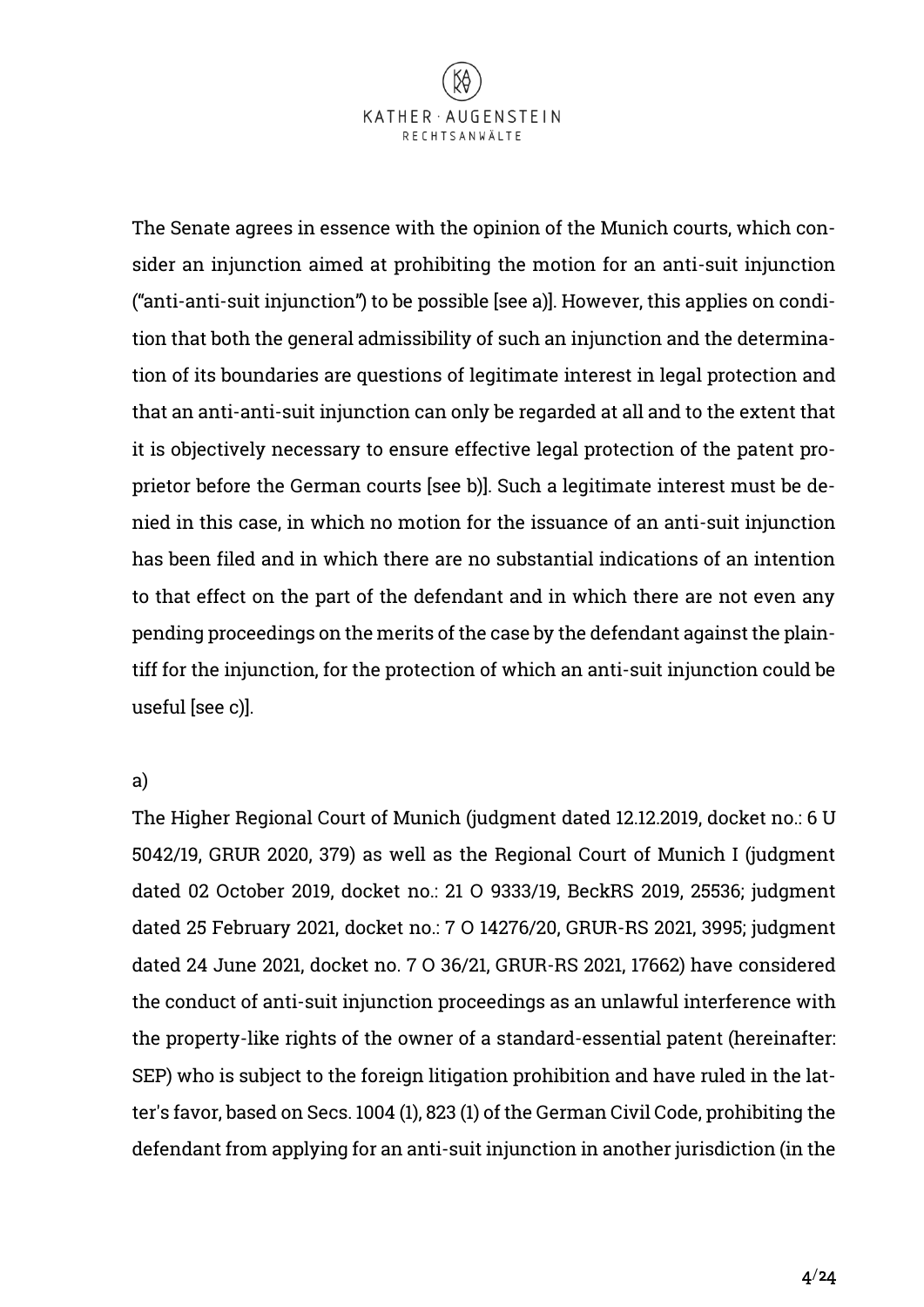cases decided therein, the USA and China, respectively) or, if such proceedings have already been instituted, from pursuing them further.

The Regional Court Munich I in particular discusses the conditions under which such an anti-anti-suit injunction can be issued if the defendant has not yet applied for the issuance of an anti-suit injunction and situates the relevant question in the context of the 'risk of first occurrence' necessary for a preventive injunctive relief (GRUR-RS 2021, 3995 marginal no. 89 et seq., wherein the 'risk of first occurrence' is discussed in the context of the 'reason for the injunction' as the point in time relevant for the commencement of the 'period of urgency'; GRUR-RS 2021, 17662 marginal no. 33 et seq.) In the case decided by the Munich Higher Regional Court, a request for an anti-suit injunction filed in the USA (albeit later conditionally withdrawn) already existed, which is why the issue is only briefly addressed there, although also in the context of the risk of 'risk of first occurrence' (GRUR 2020, 379 marginal no. 56).

The Regional Court of Munich I states that previous rulings on the justification of a risk of first occurrence in the context of the risk of a request for and the issuance of a worldwide ban on legal action has to be developed further. According to the previous case law of the German Federal Court of Justice, the assumption of a risk of first occurrence requires serious and tangible indications that the defendant will behave unlawfully in the near future. This cannot be fully accepted in the case of threatened anti-suit injunctions, in particular if they are granted without reference to a judicial measure of the patent proprietor. Finally, FRAND cases are characterized by very particular circumstances which justify a different assessment of the risk of first occurrence, specifically its slight shifting forward in time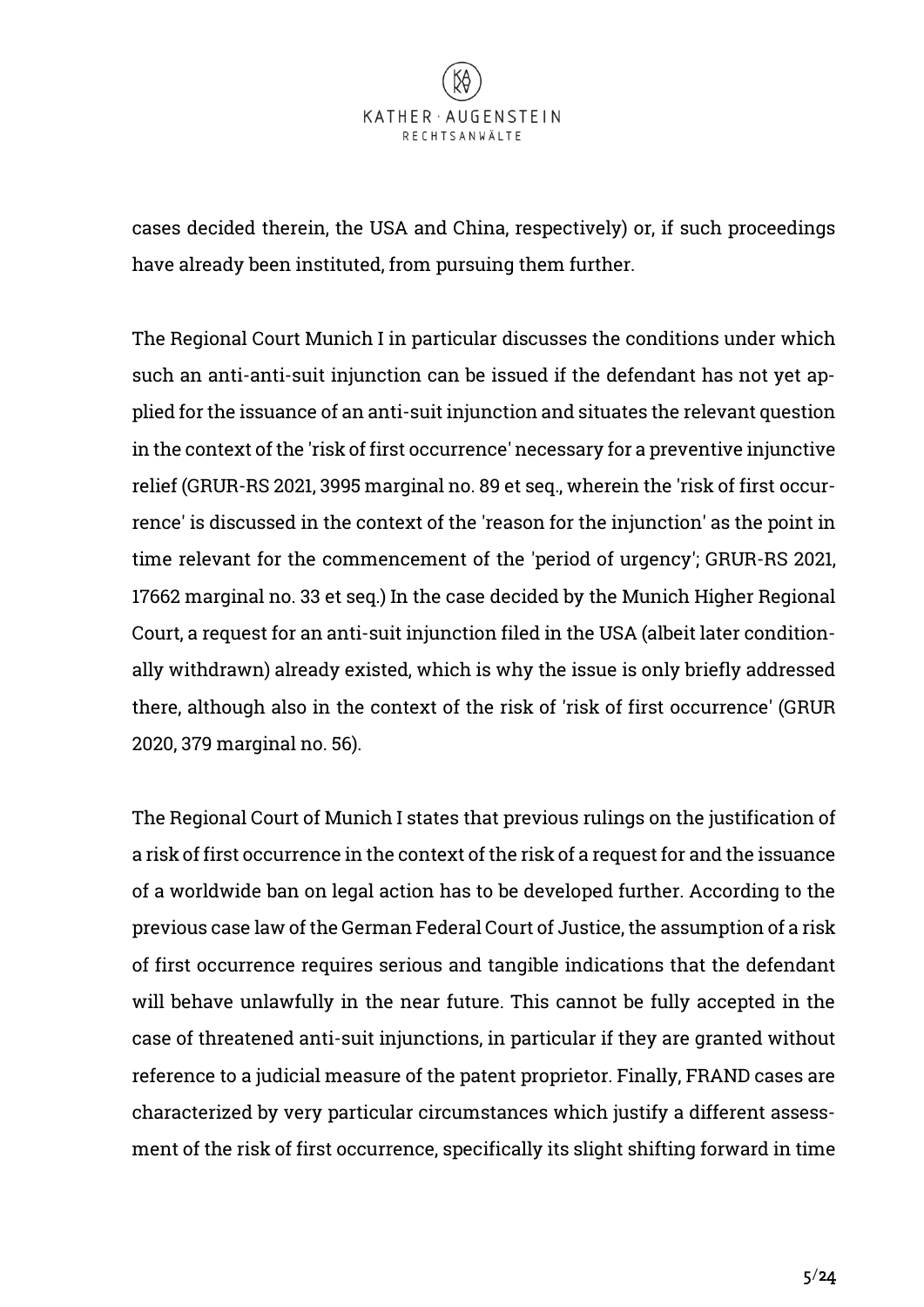

in favor of the patent proprietor. Therefore, a user of an SEP could be required not only to prove their willingness to license after obtaining the infringement notice, but also to declare in a binding manner that they will not file an anti-suit injunction against the patentee. If the patent user has not confirmed in text form within the short time limit set by the patent proprietor that they will not file an request for an anti-suit injunction, there is a risk of first occurrence. The constellation in question represents a group of cases which, in the future, will regularly justify the assumption of a first risk of first occurrence and thus the issuance of an anticipatory anti-anti-suit injunction (GRUR-RS 2021, 3995 marginal no. 90 et seq.; GRUR- RS 2021, 17662 marginal no. 34 et seq., see also the other groups of cases of risk of first occurrence developed by Regional Court Munich I).

It is not entirely clear whether, according to the case law of LG Munich I, the foreign proceedings on the merits of the FRAND license must be pending or whether it is possible to waive this requirement. Admittedly, the groups of cases assumed by Regional Court Munich I relating to a risk of first occurrence - in particular that of a lack of a "waiver" declaration by the patent user - do not necessarily require proceedings on the merits of the case; nonetheless, the pending action on the merits in the (potentially) issuing state of an anti-suit injunction plays a decisive role in the determination of a premature risk of first occurrence. Since all groups of cases are based on the actions of the patent user, the latter has it in their own hands not to allow a risk of first occurrence to arise in the first place or to eliminate it. This can also be reasonably expected from the patent user, since the requests for an anti-suit injunction that have become known so far were justified by the fact that a pending action on the merits of the case in the issuing state is to be protected. Such actions on the merits - aimed at the establishment of a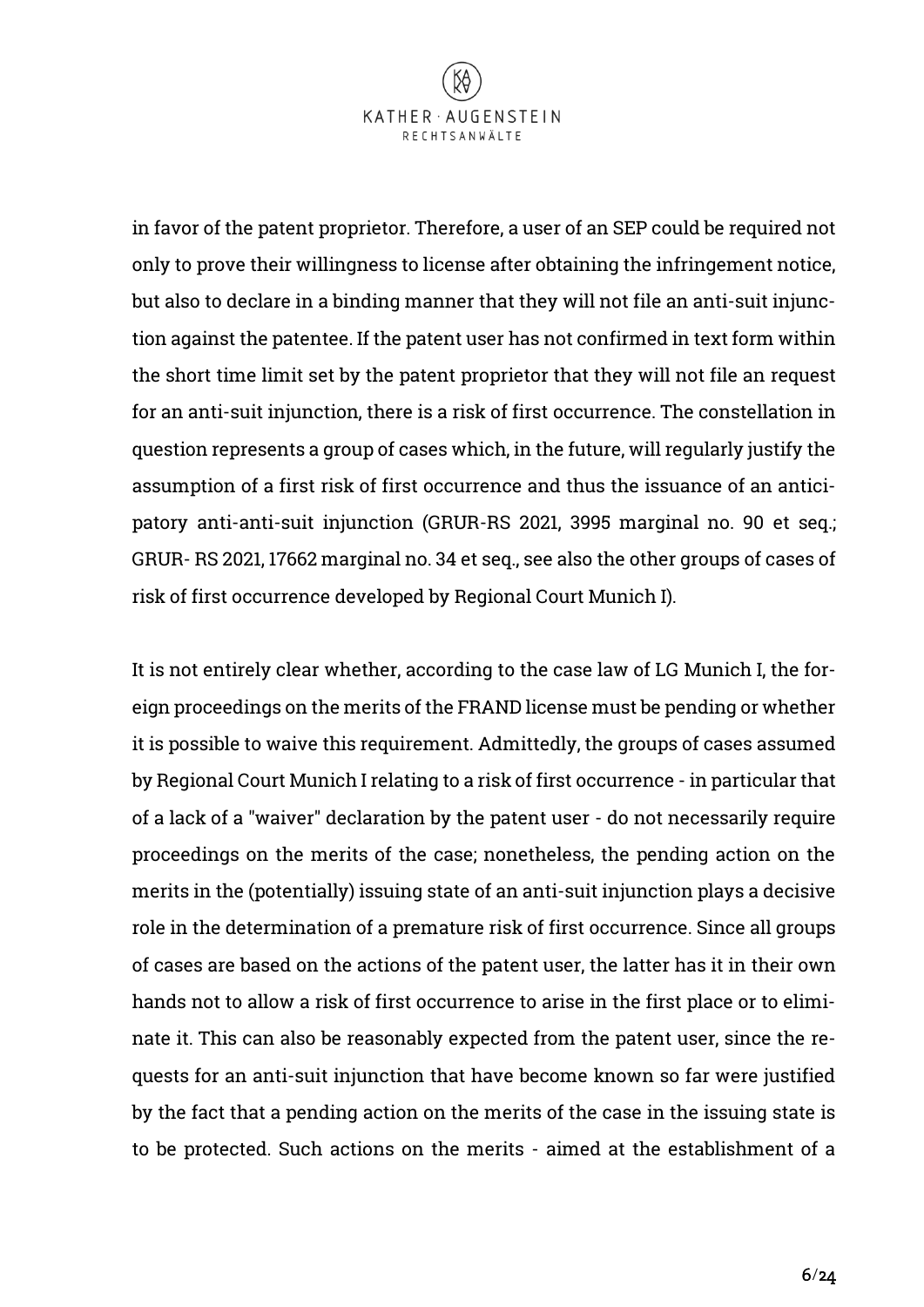

FRAND license agreement or an abstract determination of FRAND license conditions - are based on the argument that the patent user is willing to take a licence. If this is true, the patent user will also refrain from filing an anti-suit injunction, which they must confirm to the patent proprietor. If they refuse to do so, the assumption of a risk of first occurrence of the license is justified (GRUR-RS 2021, 3995 marginal no. 94; GRUR-RS 2021, 17662 marginal no. 37).

Whether, in view of these considerations, a shifting of the risk of first occurrence can also be assumed if, at the time of the request for an anti-suit injunction, there is not yet a pending action on the merits for a FRAND license (that is to be protected), has not yet been up for discussion, because in each of the aforementioned decisions, proceedings on the merits were in fact pending. If the foreign procedural law allows the request for an anti-suit injunction to be filed at the same time as the action on the merits, it would, however, be consistent with previous case law to allow an anti-anti-suit injunction without an action on the merits already being filed abroad.

#### b)

The Senate agrees with the general assumption that the initiation of proceedings directed towards the issuance of an anti-suit injunction constitutes an encroachment upon the absolute and even constitutionally protected rights of the patent proprietor and that legal protection must be granted against such action. However, both the admissibility in principle of a preliminary injunction directed against a foreign ban on litigation (anti-anti-suit injunction) and the determination of the the scope of such a countermeasure are not questions of substantive law, but rather the question of the legitimate interest in legal protection. In this respect, the Higher Regional Court of Munich (GRUR 2020, 379, marginal no. 59;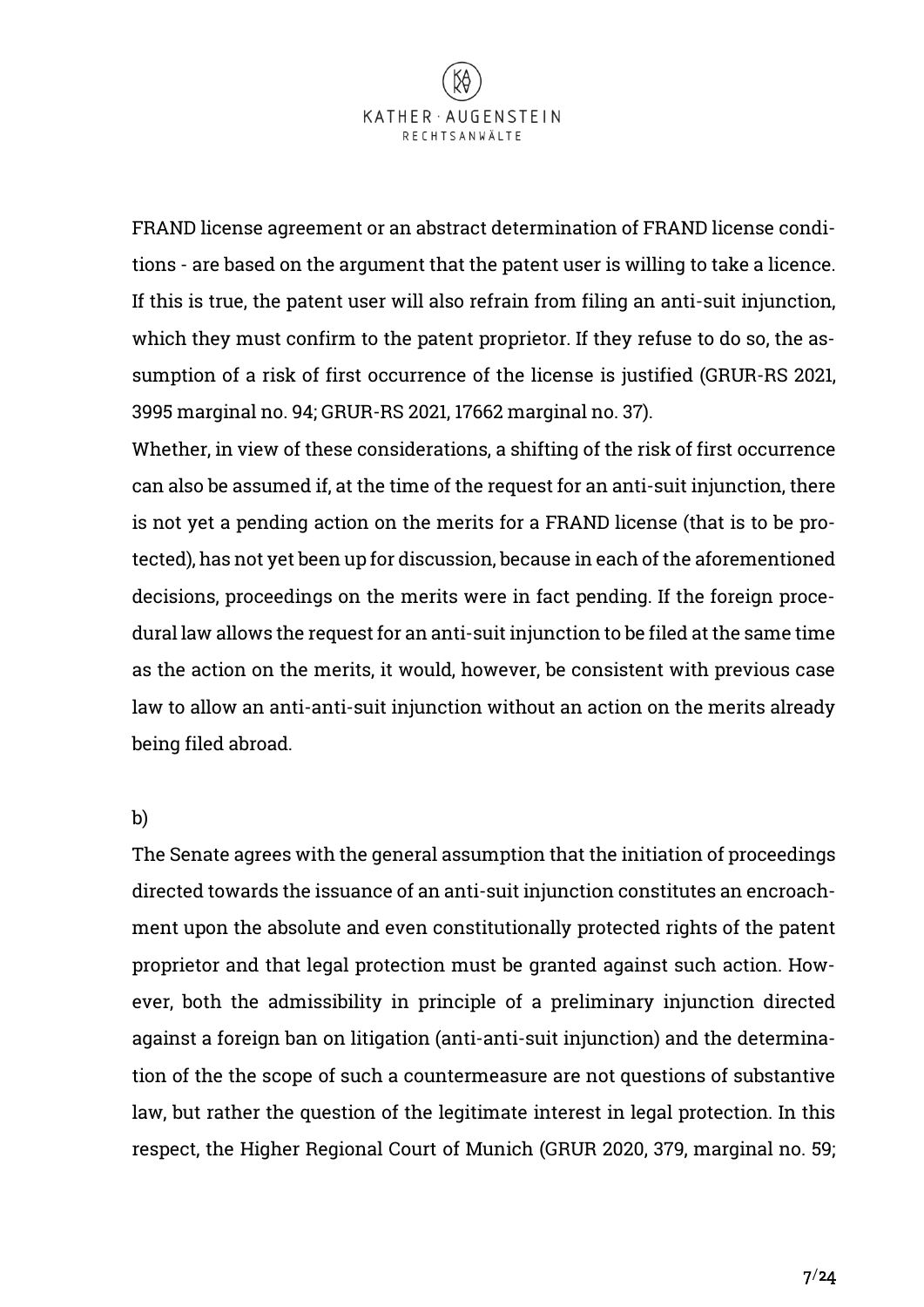

contrary to Regional Court of Munich I, BeckRS 2019, 25536, marginal no. 71 et seq.) has already accurately emphasized that an anti-anti-suit injunction constitutes a prohibition of litigation that is per se unfamiliar to German law, for the granting of which there is in principle already no legitimate interest in legal protection. However, such an injunction is to be granted (as an exception) if the ban on litigation imposed by an anti-suit injunction to the disadvantage of the patent proprietor is contrary to the principles of the rule of law and is therefore unacceptable. Constitutional reasons allow and require an anti-anti-suit injunction only to the extent that such a measure is objectively necessary to ensure effective legal protection for the patent proprietor. In the case of purely anticipatory requests, this is generally not the case.

In detail:

#### aa)

The issuance of an anti-anti-suit injunction is - within the limits to be discussed under bb)

- justified and appropriate on constitutional grounds.

# (1)

From a constitutional point of view, everyone is generally free to seek judicial protection for their interests (Article 2 para. 1 of the Basic Law in conjunction with the principle of the rule of law), and an request by the opponent to prohibit such an action (prohibition of legal proceedings) therefore lacks the legitimate interest in legal protection.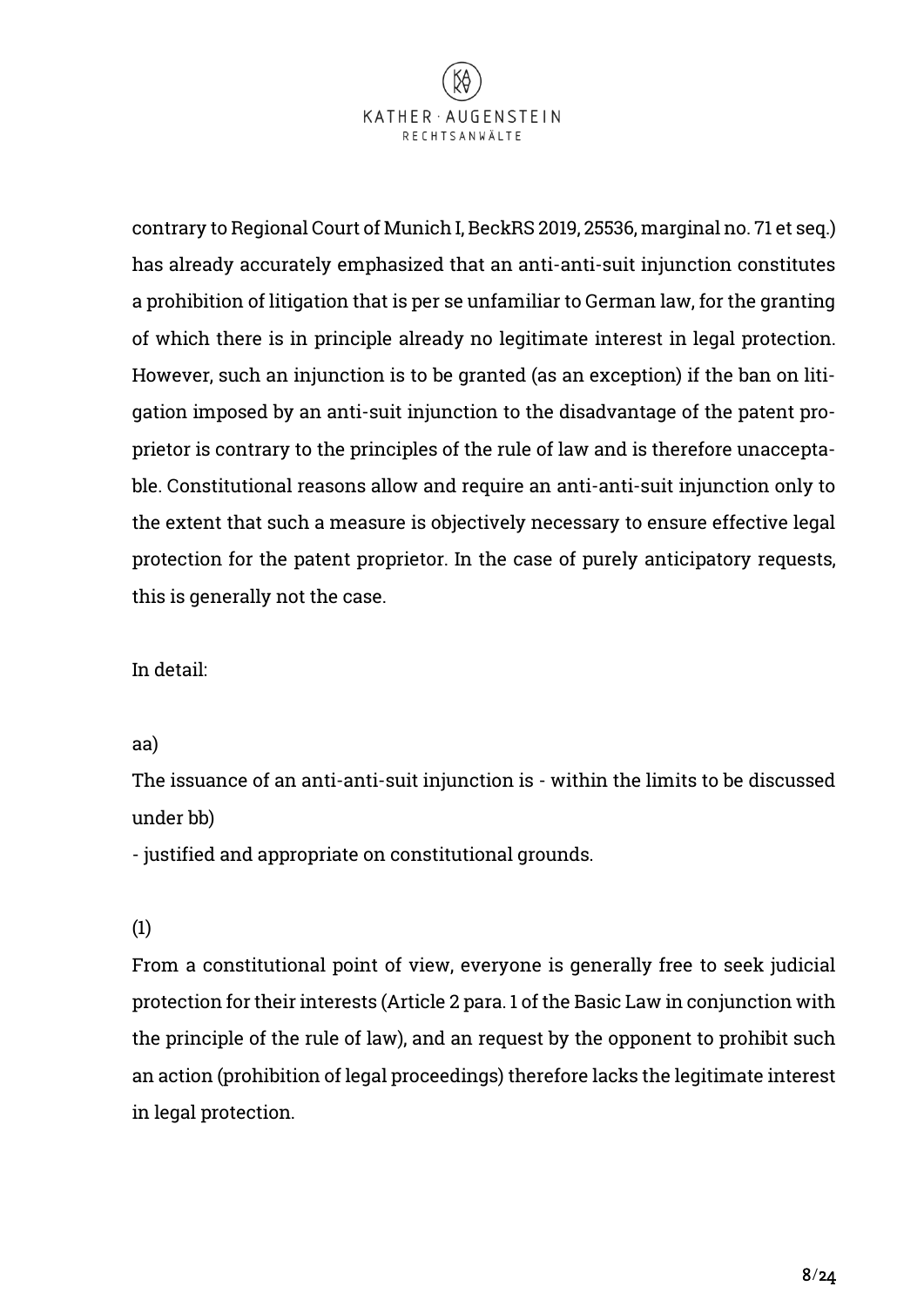

(a)

This generally applies without exceptions to domestic German cases.

It is widely recognized that the unimpeded conduct of state-regulated proceedings should not be hindered any more than it is absolutely necessary in the interest of the parties involved, but also in the public interest (BGH, GRUR 2013, 305, 306 - Honorarkürzung). The judicial assertion of claims is privileged, i.e. legal defense even against unjustified claims must take place in the pending proceedings themselves, which at the same time represent sufficient protection for the challenged party (Ingerl/Rohnke, Markengesetz, 3rd ed., Vorb. zu §§ 14-19d marginal no. 418). The judicial examination of a claim, even an alleged one, cannot be prevented (BGH, GRUR 2005, 882, 884 - Unberechtigte Schutzrechtsverwarnung) and court-ordered prohibitions of litigation are therefore generally incompatible with German law (see also Schroeder, EuZW 2004, 468, 470; Becker, EWiR 2009, 265, 266). Due legal procedure can only be guaranteed if the parties involved can present to the court without any restriction all the facts which they consider necessary for the assessment and can file the motions which are necessary according to the state of the proceedings (Higher Regional Court Düsseldorf, decision of 10.01.1996, docket no.: 3 VA 11/95, BeckRS 1996, 940).

Against this background, the rulings of the Federal Court of Justice deny that there is a legitimate interest in legal protection where actions are aimed at the omission or elimination of statements that serve the purpose of assert rights in legal proceedings (BGH, GRUR 1998, 587, 589 - Bilanzanalyse Pro 7; GRUR 2010, 253, 254 - Fischdosendeckel; GRUR 2013, 305, 306 - Honorarkürzung; GRUR 2013, 647, 648 Rechtsmissbräuchlicher Zuschlagsbeschluss). This is based on the rationale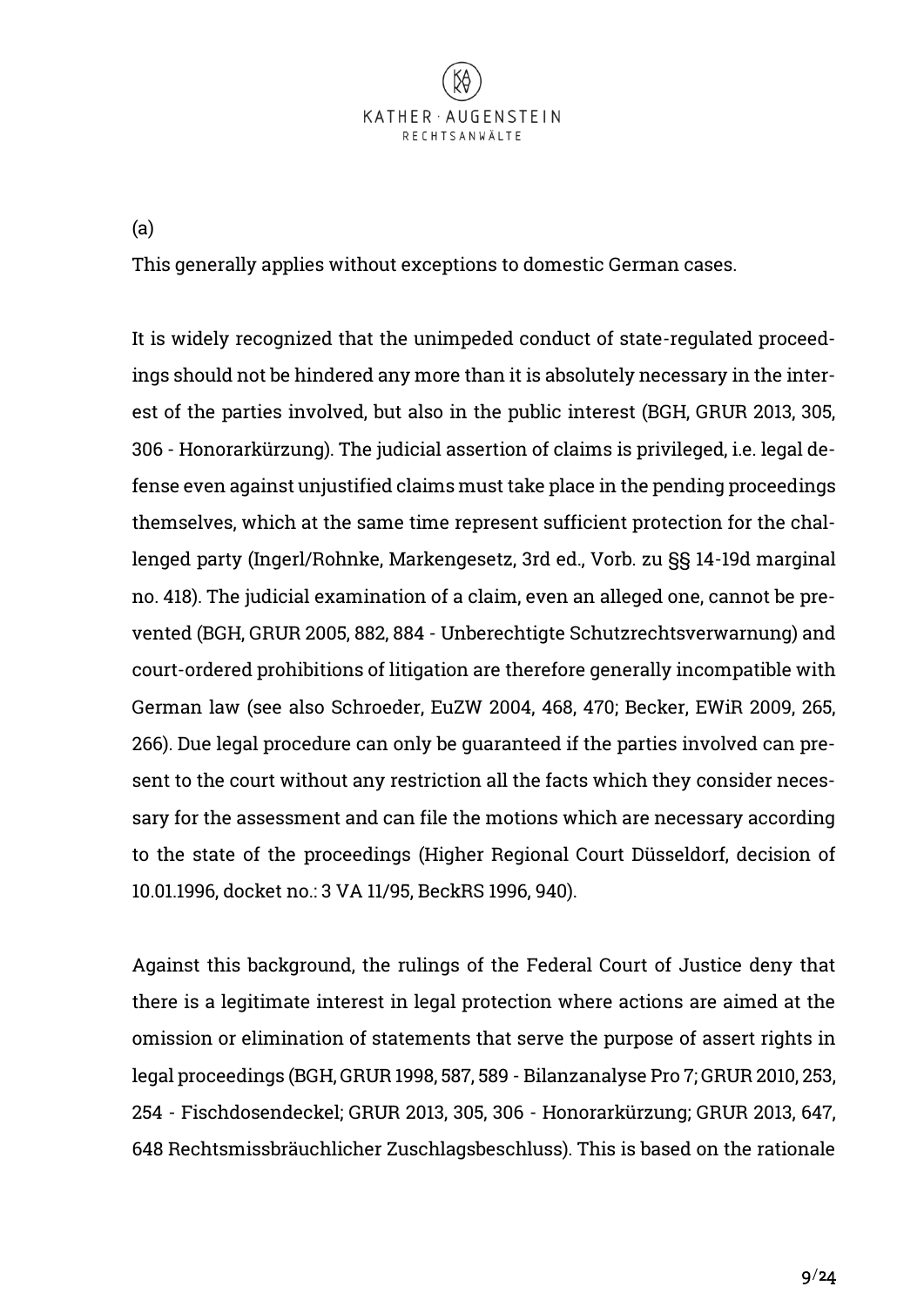

that the course of proceedings governed by the rule of law should not be influenced and its outcome should not be prejudiced by restricting a party's freedom to express their views in these proceedings through claims for injunctive relief or removal (BGH, GRUR 2010, 253, 254 - Fischdosendeckel; GRUR 2013, 305, 306 - Honorarkürzung; GRUR 2013, 647, 648 Rechtsmissbräuchlicher Zuschlagsbeschluss). The relevance of a claim or a defence is to be determined solely within the main proceedings, which are subject to their own rules (BGH, GRUR 2010, 253, 254 - Fischdosendeckel; GRUR 2013, 305, 306 - Honorarkürzung; GRUR 2013, 647, 648 - Rechtsmissbräuchlicher Zuschlagsbeschluss). The only consequence that can be associated with an unjustified legal action is, in principle, that of a dismissal of the action and the obligation to pay the costs of the proceedings.

#### (b)

Prohibitions on litigation are also not permissible within the European Union. They are incompatible with the principle of mutual trust underlying the Brussels Agreement (ECJ, EuZW 2004, 468, 469 - Turner/Grovit et al.; NJW 2009, 1655, 1656 - Allianz SpA ./. West Tankers Inc.; dec. dated 13 May 2015, docket no.: C-536/13, para. 13 at juris; MüKoZPO- Gottwald, 6th ed., Art. 29 Brussels Ia Regulation para. 28; Rauscher-Mankowski, Europäisches Zivilprozess- und Kollisionsrecht, 5th ed., preliminary note to Art. 4 para. 50; Becker, EWiR 2009, 265, 266).

c)

With regard to litigation, which is to be prohibited in non-European countries, it may be understood as an expression of our principle of the rule of law to generally not limit access to state courts for anyone (both in Germany and abroad). Whether this should exclude legal proceedings that are not carried out under the rule of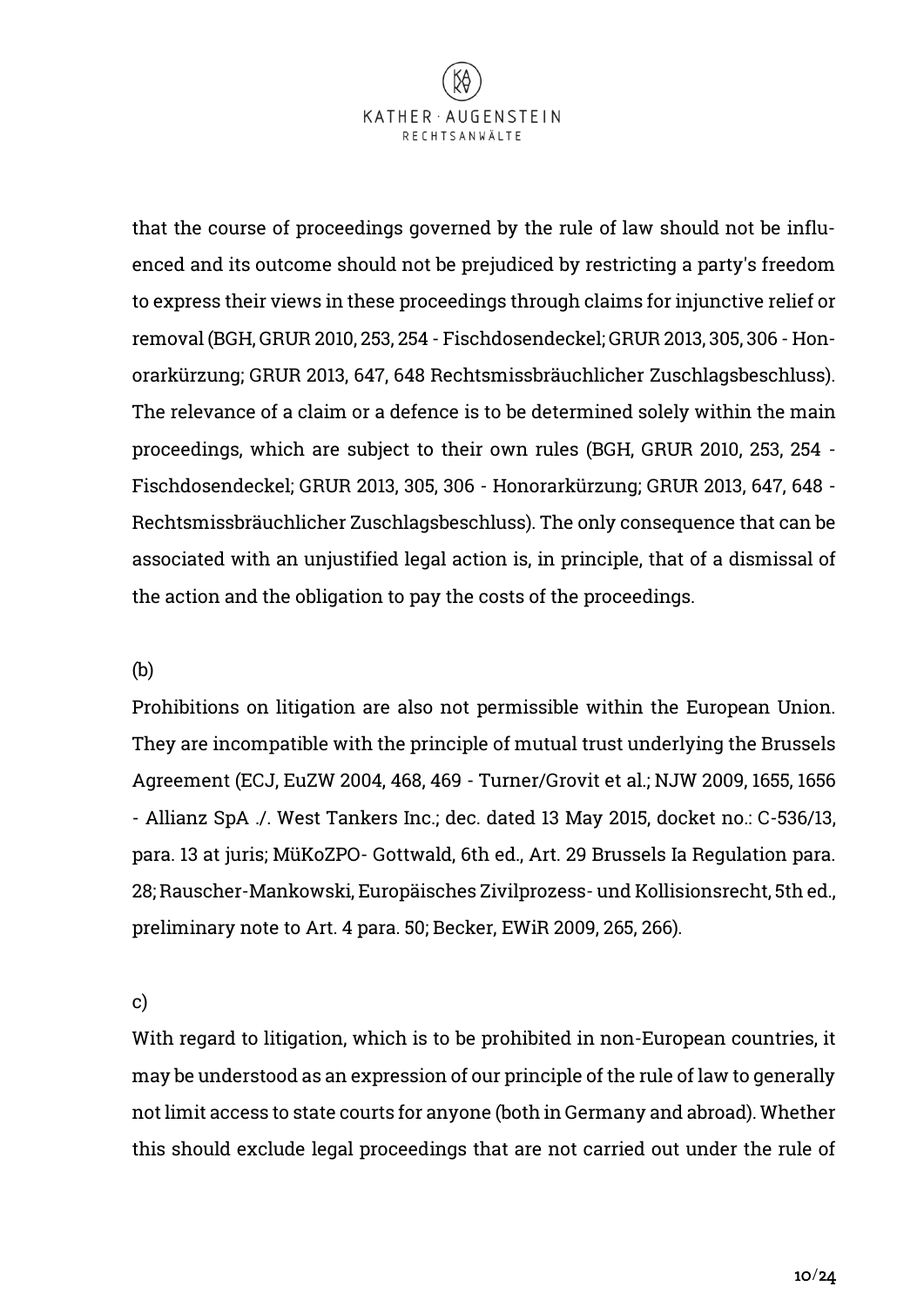

law, and whether in such cases - as an exception - a noteworthy interest in legal action should be denied, can remain unanswered. A specific measure (such as the request for an anti-suit injunction) does not at any rate deserve the label of not being in accordance with the rule of law merely because it is unfamiliar to German and/or European law.

#### (2)

Regarding SEP litigation, however, the issue is not the prohibition of the patent infringer from bringing an action before their home courts for a decision on FRAND licensing. Subject of the protective order of the German court is not the foreign licensing action of the infringing defendant, but only the accompanying ban on litigation for the SEP holder, the anti-suit injunction. Such a ban cannot be accepted, if only because, from the point of view of the rule of law, not only the infringing defendant must have free access to the courts chosen by them, but the SEP holder is of course entitled to the same right, and can accordingly assert institutional protection for its litigation in Germany (cf. Art. 47 EU Charter of Fundamental Rights). This applies all the more beyond considerations of the rule of law, as issued patents enjoy the unrestricted property protection of the Basic Law (BVerfG, Beschl. dated. 15 January 1974, docket no.: 1 BvL 5/70, BeckRS 1974, 104366 Rz. 21; Sachs, Grundgesetz, 9th ed, Art. 14, marginal no. 24) and the EU Charter (cf. Art. 17 (2) EU Charter of Fundamental Rights; also von der Groeben/Schwarze/Hatje-Wollenschläger, Europäisches Unionsrecht, 7th ed., Art. 17 GRC, marginal no. 39), and it is virtually a core element of the property protection that the property right holder can effectively enforce their patent prohibitive rights against third parties. For it is precisely in these rights that the actual value of the monopoly right associated with the grant of the patent is embodied. In this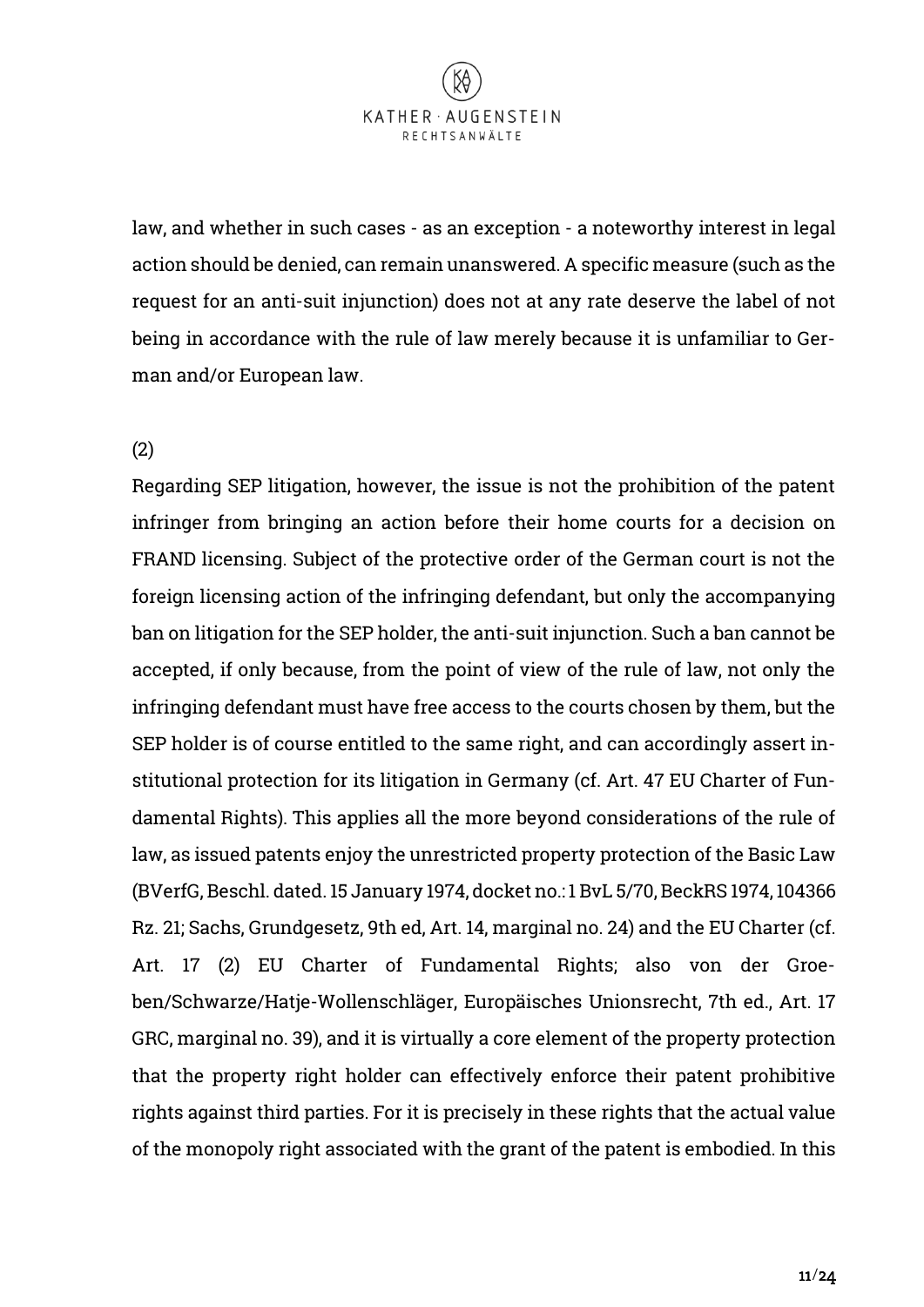

respect, a judicial dimension is inherent in the protection of property rights to be granted by the state, which requires that a system of granting rights be provided that guarantees the owner (or other entitled party) effective patent enforcement by virtue of its personnel and material resources, its rules and regulations, and their request by the courts. The principle of the rule of law and the constitutional protection of property rights also require a defense against external interference in the patent infringement proceedings.

#### bb)

The fact that in principle an interest in legal protection for the patent proprietor's request to prohibit the patent user from instituting proceedings directed to the granting of an anti-suit injunction is to be recognized does not mean, however, that a need for legal protection can be affirmed without limitation. For reasons regarding the rule of law and the protection of property, in order to be justified, the issuance of an anti-anti-suit injunction must in fact be necessary for the granting of effective legal protection in favor of the patent proprietor.

#### (1)

In this regard, it must be taken into account that the protective order, should it become necessary due to the issuance of an anti-suit injunction, can be obtained by the patent proprietor by way of preliminary injuncition - and thus at very short notice, if necessary even by way of order. In order to answer the question whether a protective order subsequent to the anti-suit injunction sufficiently protects the interests of the SEP proprietor or whether it is constitutionally required to already intervene in the run-up to an anti-suit injunction in order to avoid unreasonable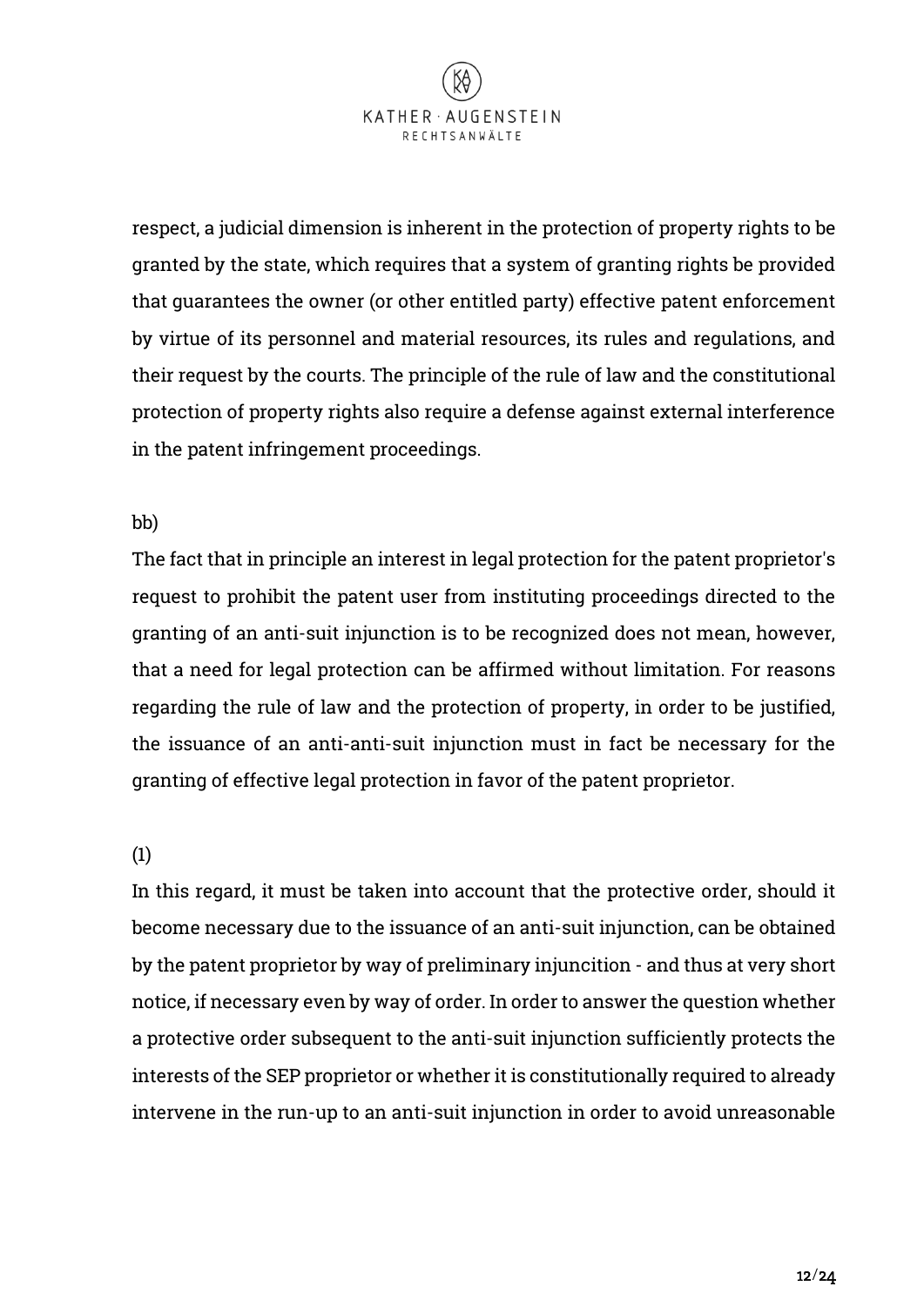disadvantages for the SEP proprietor, two possible sequences of events must be taken into account:

#### (a)

It can happen that the injunction court accepts the court order contrary to its own anti-suit injunction for the protection of the patent infringement proceedings and complies with it by refraining from sanctions against the SEP proprietor who continues the infringement proceedings because of it. In this case, there is no need for an anticipatory prohibition of protection based on assumptions, because a protective order sufficiently securing the SEP proprietor in their legal prosecution can also be issued in good time after an anti-suit injunction has been issued.

#### (b)

If the injunction court cannot be prevented from sanctioning infringements of its prohibition to conduct proceedings by a protective order - which it considers to be foreign - the SEP holder will not gain anything from the fact that they have already been granted a protective order in anticipation of a merely feared antisuit injunction. This is because the injunction court will disregard it in the same way as it would disregard such a protective order which is issued only after an anti-suit injunction and upon which the injunction court (at the request of the infringer) issues an anti-anti-suit injunction order and, based on this, sanctions the continuation of the infringement proceedings - despite the anti-anti-suit injunction issued in the meantime. Insofar as the ban on litigation is only waived upon request, an anticipatory protective order does, however, provide protection for the patent proprietor to the extent that filing a request in violation of the ban enables the possibility of punishment with the means of order under Section 890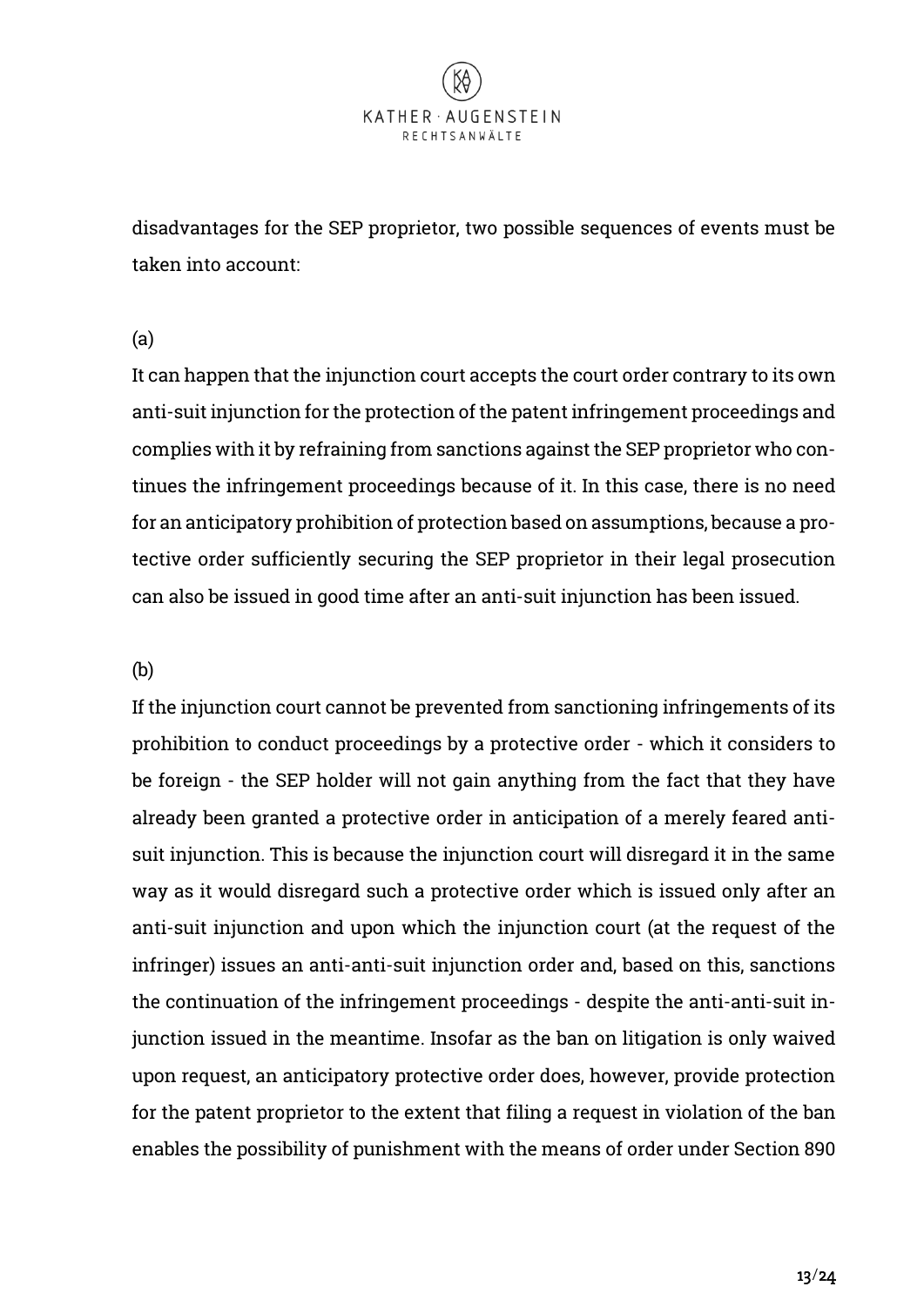

of the German Code of Civil Procedure. Irrespective of whether every defendant in infringement proceedings can actually be prevented from filing a request for an anti-suit injunction, the suitability of the penalty cannot be denied, at least not in principle, to influence the infringing defendant, which means that the anticipatory protective order - under the special circumstances discussed - must be regarded as suitable in principle to ensure the unimpeded conduct of the patent infringement proceedings.

Although this being the case, it is important not to stop at these considerations, which solely reflect the interests of the patent proprietor. Rather, it must be kept in mind that in view of the large number of litigations arising from SEP, the request for and the issuance of an anti-suit injunction is the rare exception. This finding prohibits the issuance of a protective order without the existence of substantive evidence solely because of the purely abstract possibility for the infringing defendant to avail itself of it. For it is also an expression of the principle of the rule of law that the rights of another (here: the defendant) may only be interfered with if there is a reason justifying the state's intervention. And this occasion requires a situation which, in the overall consideration of all circumstances, permits the sufficiently certain conclusion that the request for an injunction interfering with the patent infringement proceedings is reasonably to be expected in the near future. Otherwise, the legal position of indeterminate patent users would be interfered with indiscriminately, which obviously contradicts the principle of proportionality. Under this principle, a fair balance is required between the legitimate concern of the SEP owner to be able to continue the patent infringement process undisturbed and the contrary interest of the defendant not to be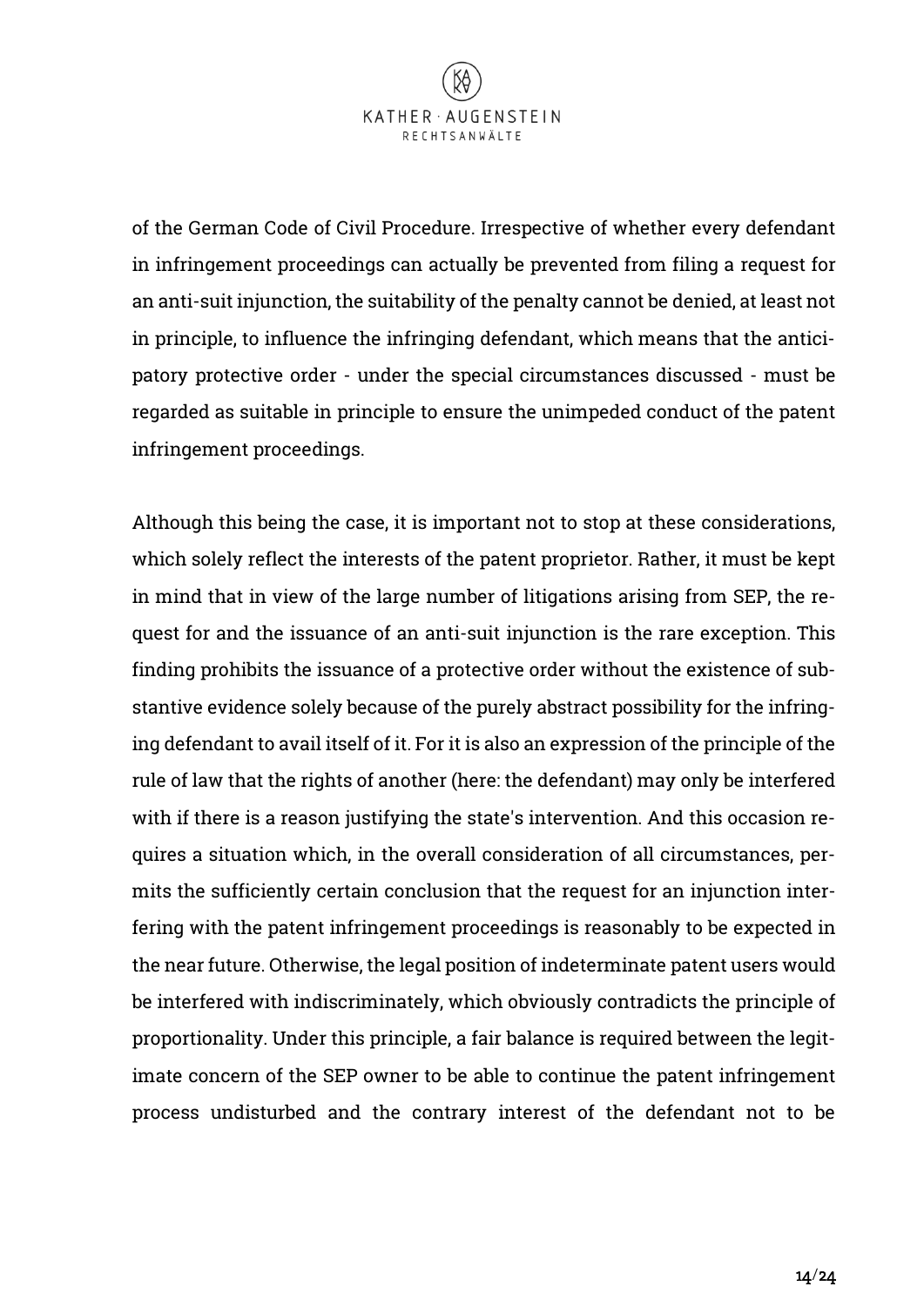burdened with a protective order without sufficient cause on the basis of mere assumptions.

Waiting for tangible indications of the risk of an anti-suit injunction is all the more tolerable for the SEP owner, as any user of an SEP who obtains a ban on litigation against the SEP owner, which cuts off the latter's possibility of legal protection against this at the place of the infringement action, is to be regarded as apparently unwilling to license, with the consequence that they are to be ordered to cease and desist without further ado. A defendant who takes the aforementioned route therefore assumes a considerable litigation risk, which they will reasonably weigh carefully in advance. It may well be that SEP holders conducting business in China have to reckon with sanctions there which, for reasons of economic rationality, make it impossible for them to continue the German infringement proceedings, so that the lack of willingness to take risks associated with the enforcement of the foreign litigation prohibition by the infringing defendant cannot work in their favor. The legal protection provided to the SEP holder may be considered inadequate in view of this. However, said inadequacies are unrelated to the question of whether it is possible to intervene in anticipation of or in retrospect against a foreign litigation ban, but are simply a consequence of the realities arising from Chinese judicial practice.

(2)

In light of this, there is no objective necessity for a purely precautionary anti-antisuit injunction if no anti-suit injunction has been sought or there are no indications that the patent user intends to do so - e.g. a serious threat - and if there are not proceedings on the merits pending between the parties in a jurisdiction that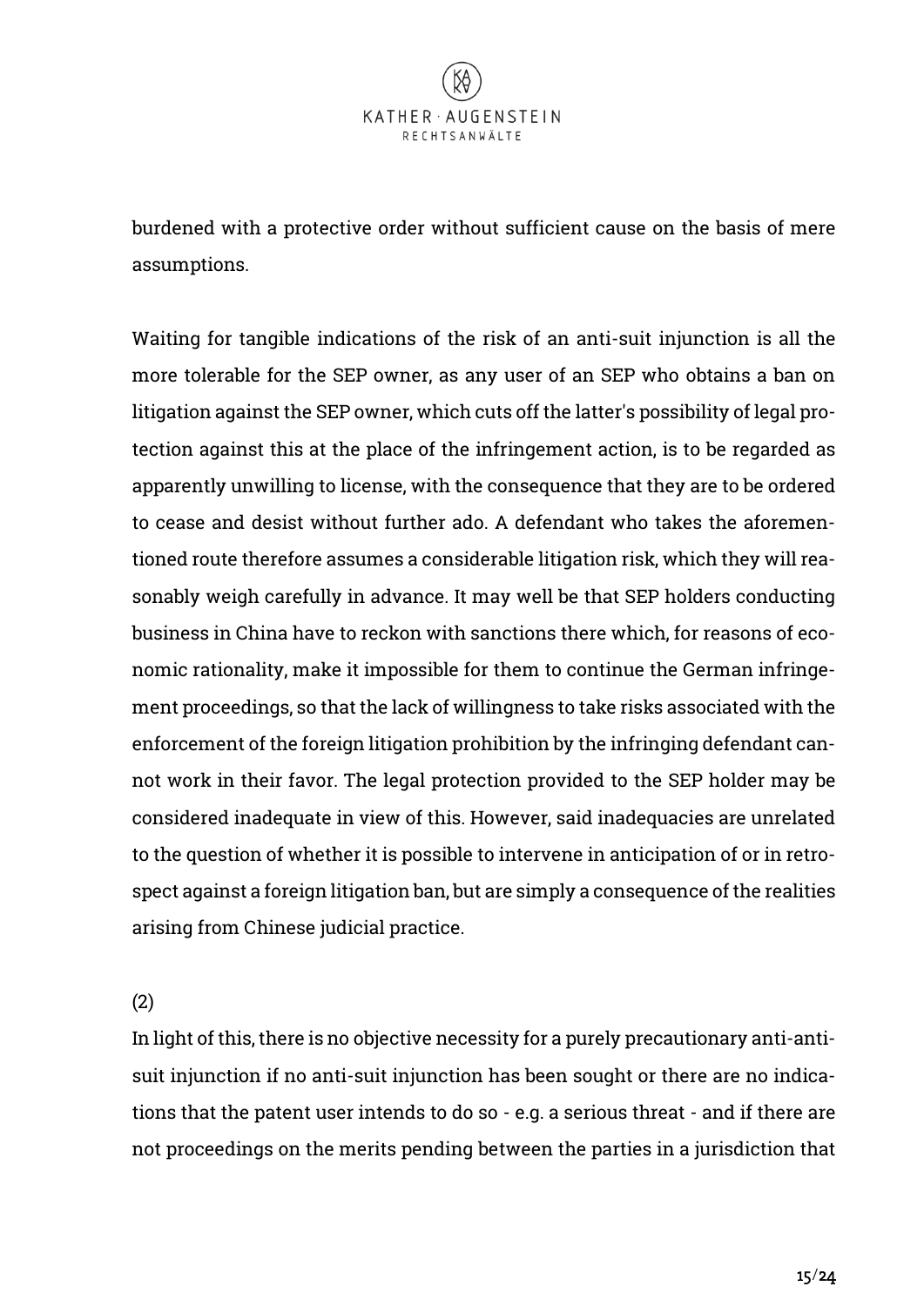

provides for the legal institution of an anti-suit injunction. In such a case, the patent proprietor can and must be expected to await further conduct of the patent user, taking into account the considerations described under (1).

Contrary to the opinion of the Regional Court Munich I, it is also not a requirement for the user of an SEP that, after receipt of the infringement notice, they not only declare their willingness to license, but also confirm to the SEP owner that they will not request an anti-suit injunction. The answer to the question whether and under what precise conditions the lack of response to any inquiries can be taken into account when assessing the objective necessity of an anti-anti-suit injunction because the SEP user has certain duties (or obligations) to declare, does not require a substantial decision in the present case. In any case, it cannot be required of the SEP user and possible license seeker to declare without cause in response to a merely imputed inquiry whether they are willing to waive requests for an anti-suit injunction during the duration of the infringement proceedings. If a potential license seeker were to be required to answer such inquiries at all, it would at the very least have to be possible to establish concrete and reliable indications of their intention to make use of the anti-suit injunction remedy as soon as possible. The legal possibility of such motions in some jurisdictions does not in itself imply that the license seeker will make use of them.

#### c)

In this case, there is no objective necessity for the issuance of an anti-anti-suit injunction and thus no need for legal protection.

The request of the plaintiff was asserted purely as a precautionary measure, irrespective of concrete indications for the issuance of an anti-suit injunction or even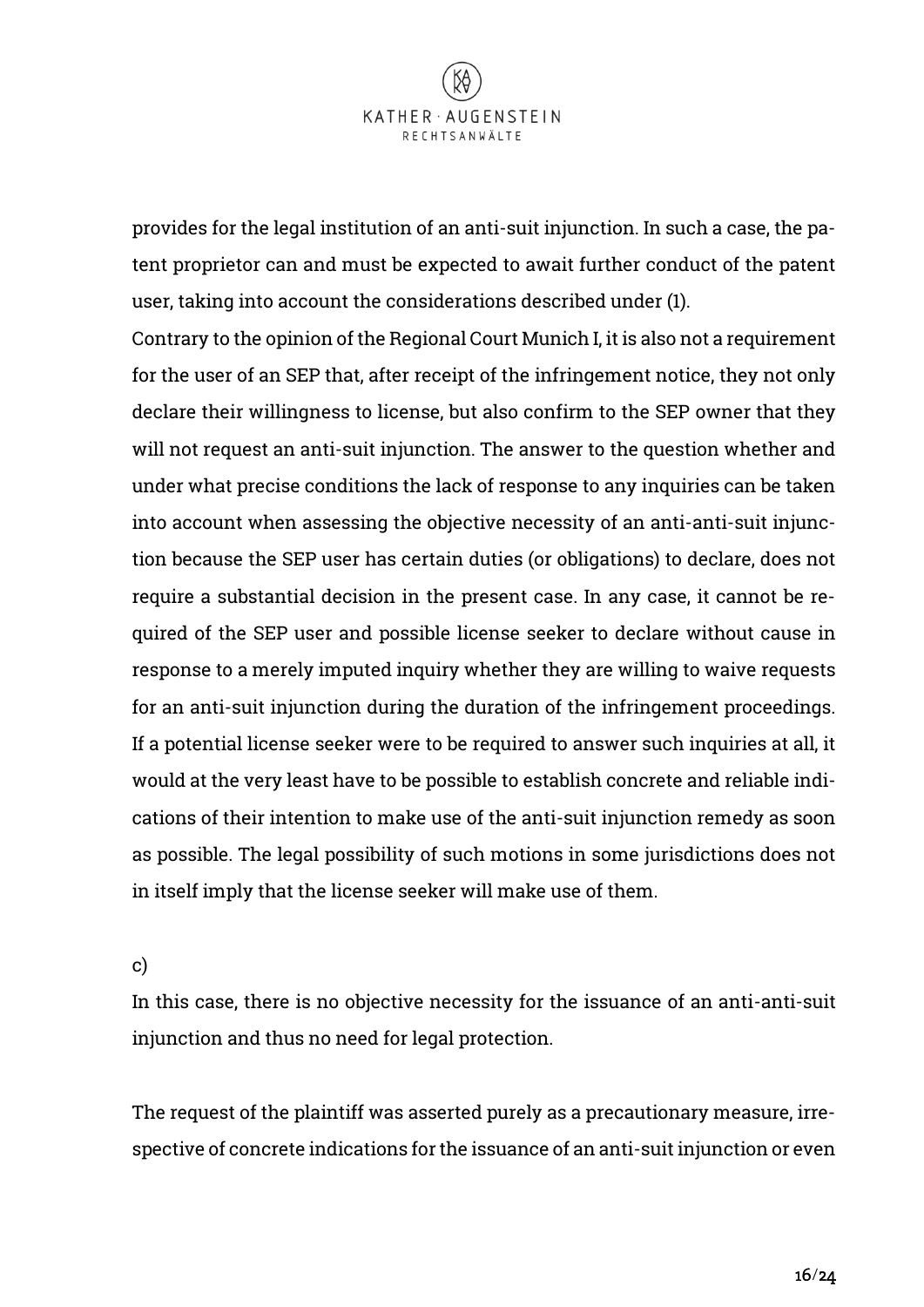a corresponding request by the defendant, and is thus not necessary to ensure effective legal protection.

aa)

Not only was a ban on litigation neither issued nor applied for. There are furthermore no indications that the defendants intend to apply for an anti-suit injunction against the plaintiff. After all, there are not even proceedings on the merits for the protection of which such a remedy may be useful and helpful. Without such, it cannot be determined why - as assumed by the Regional Court - China of all places should be the jurisdiction in which the defendants could resort to the means of anti-suit injunction.

This assessment is not altered by the fact that in a single case (decision of the Intermediate People's Court of Hunan Province, City of Wuhan of 23 September 2020 in Xiaomi v. InterDigital, Exhibit ES 4) have successfully applied for an antisuit injunction in China. In this regard, neither the explanations of the defendant regarding the previous, allegedly unfair conduct of InterDigital nor the arguments of the plaintiff regarding the central control of such decisions within a group of companies are relevant. The key issue is that the request in question was based on completely different circumstances. For example, an action on the merits by the applicants there (different companies of the Xiaomi group from the defendants) was already pending in China for the determination of a global FRAND rate at the time of the request by the defendants there (InterDigital) in India for a preliminary injunction and an unlimited injunction against Xiaomi for patent infringement (see Exhibit ES 4). Indications that the defendants in the injunction in the present case - without prior pendency of such an action on the merits - intend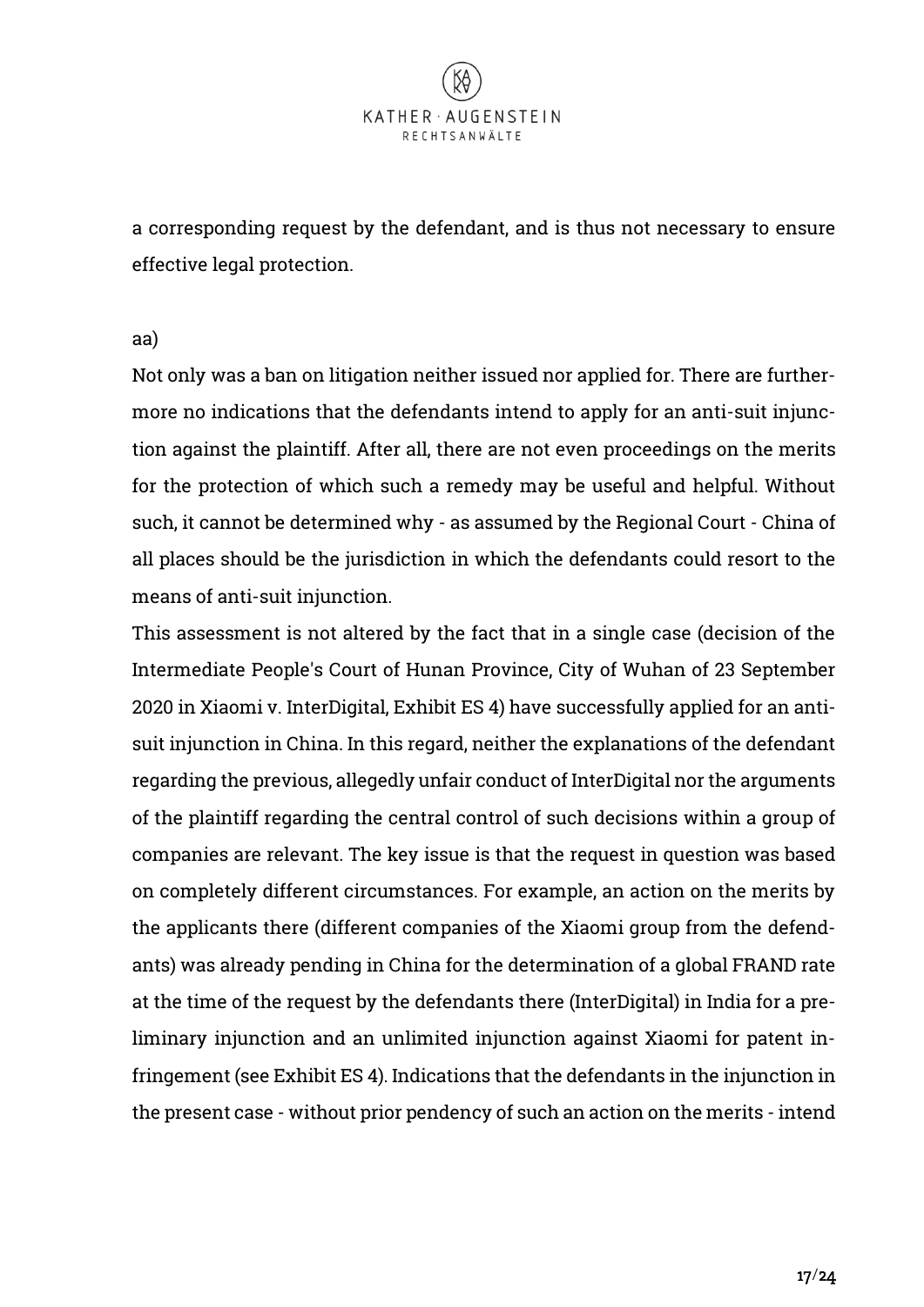to apply for the issuance of an anti-suit injunction against the plaintiff are not substantiated by this.

Insofar as the Regional Court based its decision on the fact that the corporate group of the defendant had already resorted to the legal construct of the anti-suit injunction several times in order to extensively protect their interests in China and thus bring other foreign legal proceedings to a standstill (see p. 18 of the judgment under appeal), this is not plausible. The decision of the British High Court of Justice of 26 October 2020 (submitted in English as Exhibit ES 7) is reproduced by the Regional Court to the effect that this decision prohibited Xiaomi from applying for an anti-suit injunction (anti-anti-suit injunction). The starting point underlying this decision was, among other things, the anti-suit injunction of 23 October 2020 in favor of Xiaomi against InterDigital, and it was concluded from this that Xiaomi had the potential inclination to file such a request in the (British) proceedings there as well.

Despite the difference in the date of the addressed decision Xiaomi ./. InterDigital (23.10.2020 instead of 23.09.2020), the British judgment clearly addresses one and the same request of Xiaomi group companies, which has already been discussed and which is also evaluated by the Regional Court as the first recourse of the Xiaomi group to the legal institution of the anti-suit injunction. Contrary to the Regional Court's opinion, the multiple use of this remedy by group-affiliated companies of the defendant cannot be concluded on this basis.

bb)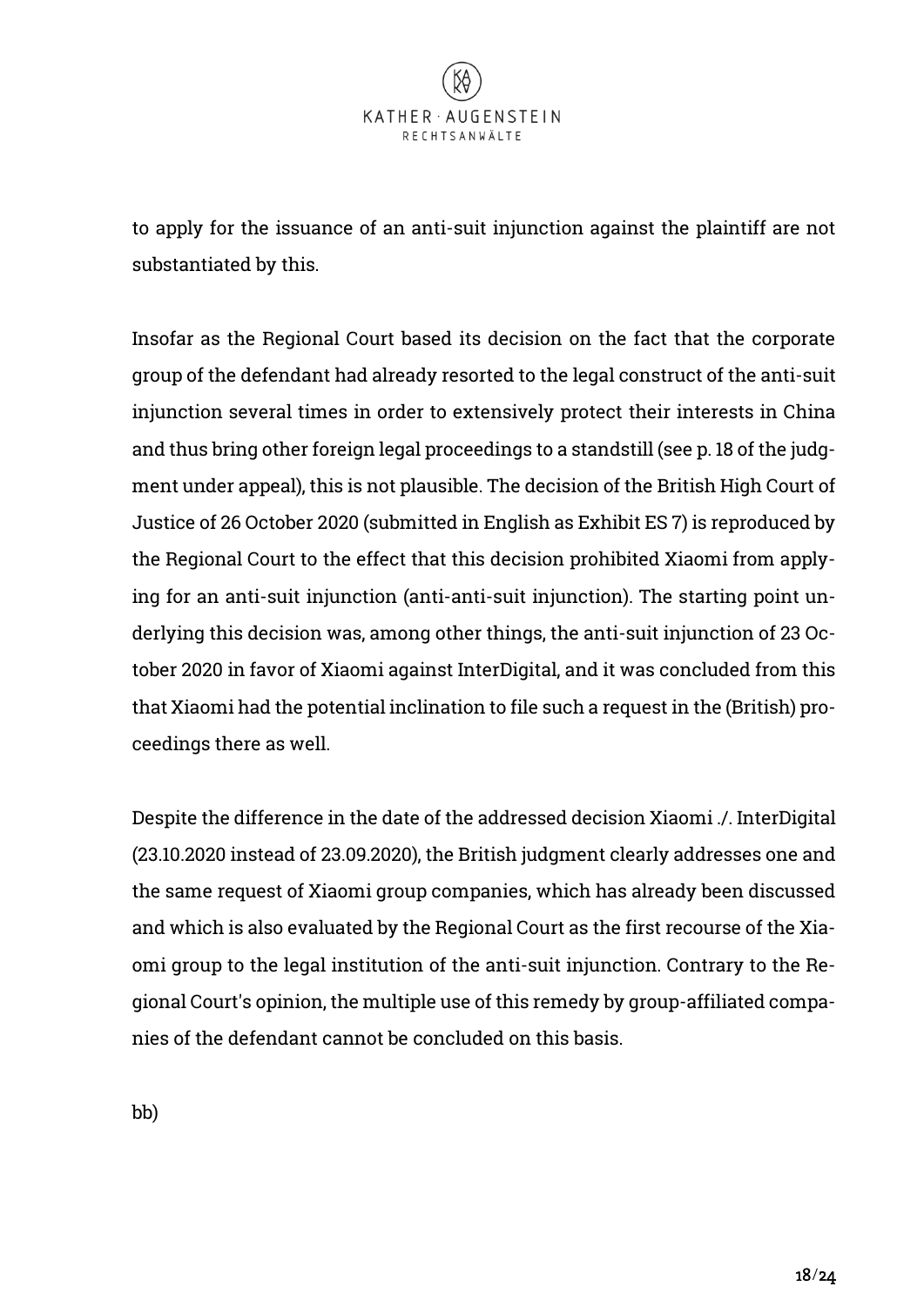

In view of this, it can remain unanswered whether motion for the order of an antisuit injunction could be filed successfully at all without prior proceedings on the merits in China, or whether it would be possible to establish this sufficiently with the knowledge available in the proceedings for preliminary injunctions.

It is nevertheless certain that in the decisions of Chinese courts discussed by the parties, there was a main action for the protection of which the anti-suit injunction (Xiaomi v. InterDigital, Samsung v. Ericsson, Oppo v. Sharp) or anti-enforcement injunction (Huawei v. Conversant) was issued. The fact that this was not already pending before but was filed at the same time as the request for the issuance of an anti-suit injunction, is only alleged by the plaintiff in the Oppo ./. Sharp case (see the opinion of the Supreme People's Court dated 23 April 2021, Exhibit ES 19a). The exact chronological sequence, for example the question of whether the main action had been served before the anti-suit injunction was issued, cannot be ascertained from the submissions of the plaintiff. This is likewise not apparent from the submitted opinion of the Supreme People's Court, which, incidentally, contains only a brief summary of the case.

#### cc)

The plaintiff does not claim that the defendants threatened to file an anti-suit injunction or otherwise held out the prospect of doing so. Such cannot be inferred from the procedural conduct of the defendants, which is limited to a defense against the plaintiff's request and the representation of the legal opinion that they are not obligated to submit declarations. It is true that the defendants did not state clearly that they would not make use of the means of anti-suit injunction. However, this does not provide any evidence for the objective necessity of the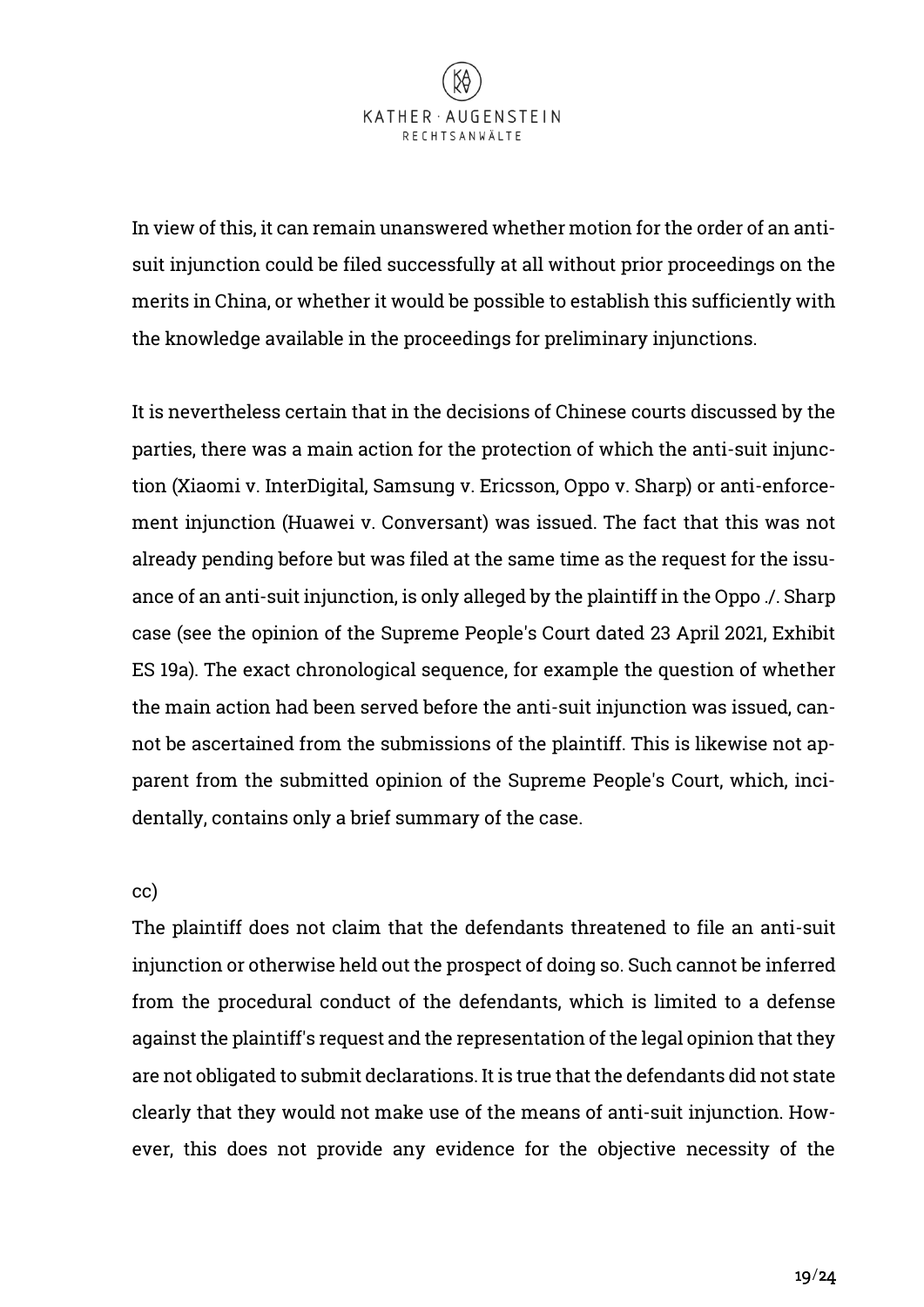

issuance of an anti-anti-suit injunction, because the defendants did not have to explain themselves without any reason in response to an - in any case non-existent - explicit request of the plaintiff for an injunction under the setting of a deadline or in response to the Regional Court's inquiry during the oral proceedings.

# d)

The above statements apply mutatis mutandis to the order sought by the plaintiff prohibiting a request for the issuance of an anti-enforcement injunction. Moreover, such a prohibition is not objectively necessary a fortiori because, on the basis of the submissions of the injunction-plaintiff, it cannot be established that a judgment has already been issued in the main proceedings pending before the Regional Court of Düsseldorf (docket no.: 4c O 49/20 and 4c O 57/20), the enforcement of which could be prohibited by way of an anti-enforcement injunction.

#### 2.

In view of the lack of an interest in legal protection, it can be left open whether the admissibility of the request is already precluded by the fact that the defendants are (only) to be prohibited from requesting an anti-suit injunction or antienforcement injunction "insofar as it is not ensured that the plaintiff is given the opportunity to be heard in such proceedings before a decision is made".

# a)

It is entirely unclear whether the defendants can exert any significant influence at all on the Chinese court granting the plaintiff a hearing prior to an anti-suit injunction, or whether, if this is not the case, they are not being unreasonably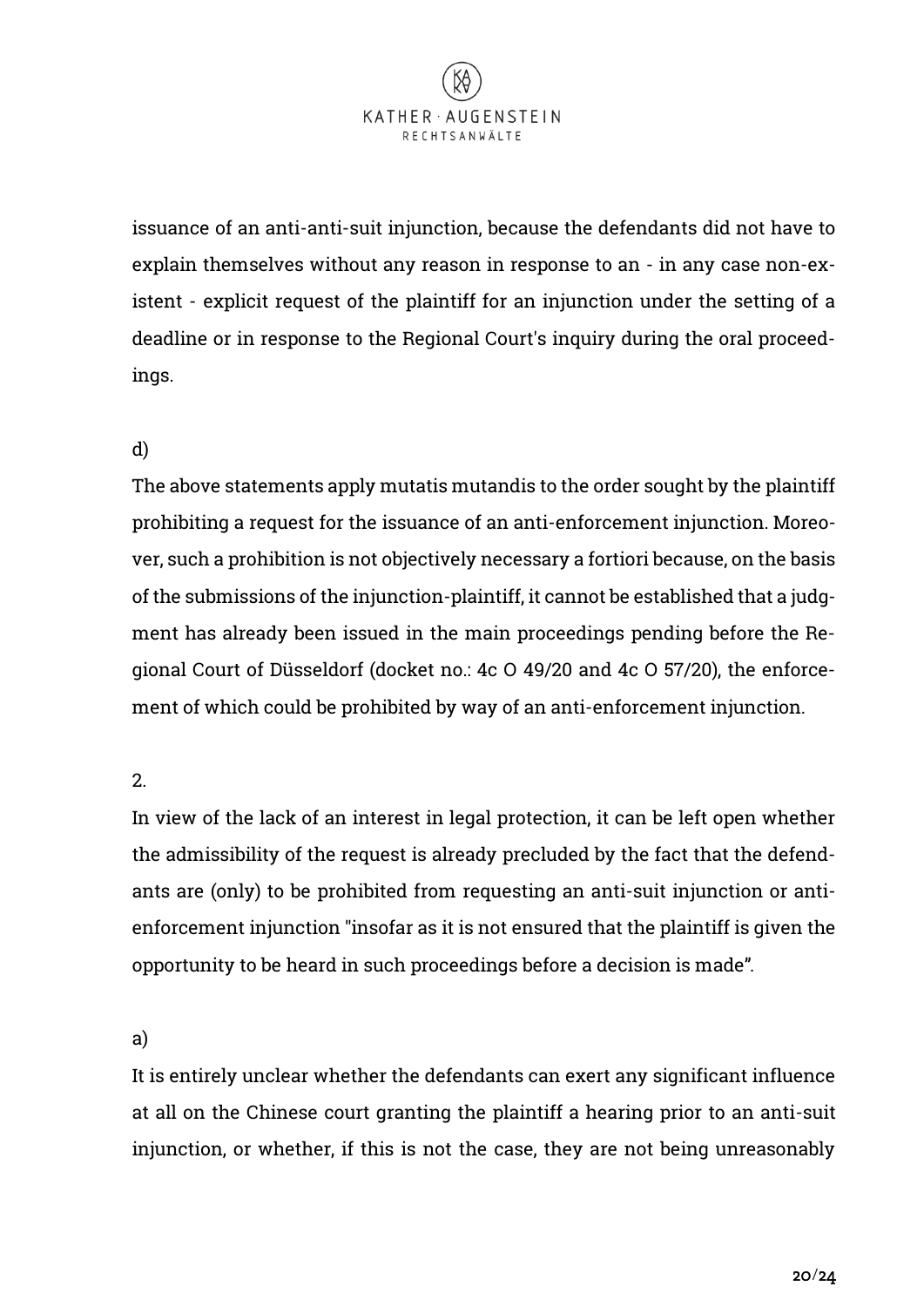

imposed by the court to do something that lies outside their sphere of influence. The plaintiff does also not explain in what way exactly the defendants could guarantee the granting of a hearing in anti-suit injunction proceedings. A mere right to file a motion would only be relevant in this context if the Chinese court had to comply with the motion by operation of law or if it could be expected, at least as a rule, that the Chinese court would regularly exercise its discretion in the conduct of the proceedings to the effect that it would follow the motion of the plaintiff. The submissions of the applicant do not relate to either of these.

b)

Insofar as the plaintiff emphasized at the hearing that its aim with the request for an injunction was to obtain knowledge of a pending anti-suit injunction request through the required time limit for taking a position and thereby to, in turn, be given the opportunity to apply for an anti-anti-suit injunction in advance, which they would be prevented from doing if and as soon as the foreign ban on litigation was in place, because the anti-suit injunction in China is or may be combined with a threat of punishment in case of defending oneself against the ban. This demand is not properly reflected in the request for the injunction in question. The correct wording of the request should have been that the defendants are prohibited from filing an anti-suit injunction request in China without first notifying the plaintiff in writing (if necessary, by observing a certain deadline). Ultimately, however, the inadequacies in the wording of the request are irrelevant, because a request to this effect cannot lead to success.

aa)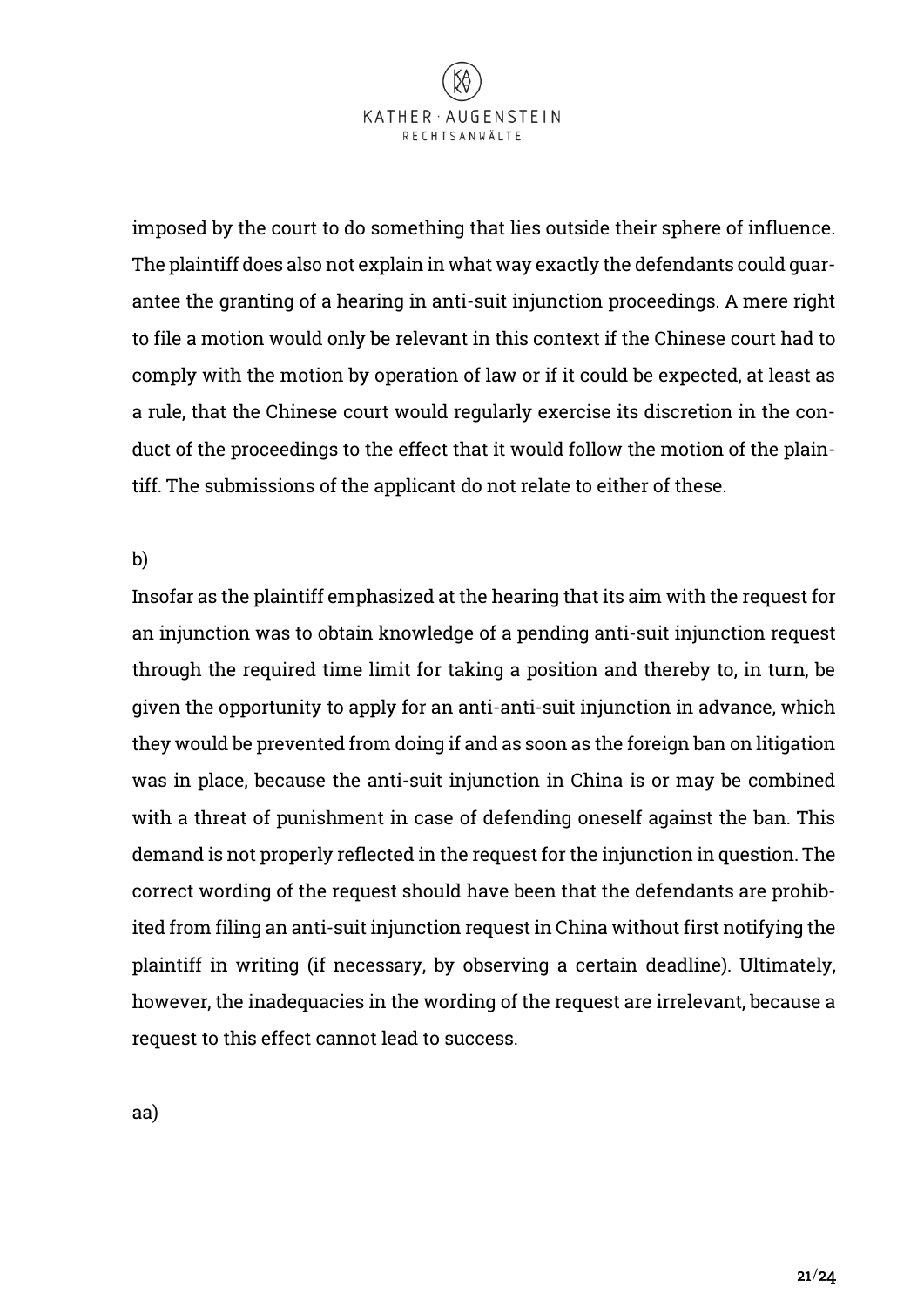It is true that without the issuance of an anticipatory anti-suit injunction, a then necessarily subsequent request for the issuance of a protective order against the foreign litigation prohibition is required and that the prohibition to defend against the anti-suit injunction is violated in a sanctionable manner. However, the economic situation for the patent proprietor is not fundamentally different due to the fact that they obtain a protective order prior to the issuance of a litigation prohibition. There is no evidence whatsoever that a Chinese court will be deterred in any way from ordering and enforcing a litigation ban against the SEP proprietor by the anticipatory issuance of an anti-anti-suit injunction. On the contrary, life experience speaks in favor of the opposite. The SEP holder is therefore in no way protected by the anticipatory protective order of a German court from being subject to a litigation ban. If an anti-suit injunction - as claimed - is coupled with the prohibition to defend against it, it is inherent to the logic and consequence of such a measure that the sanction provided for an infringement in case of an anticipatory anti-anti-suit injunction is not simply dropped, but is linked to the obligation imposed on the patent proprietor by the subsequent anti-suit injunction to withdraw the anti-anti-suit injunction request. In the one case as well as in the other, the owner of the property right has to face the same disadvantages (sanctions) if they legally oppose a Chinese prohibition of litigation in Germany. In view of this economically completely identical sanctioning situation, the SEP holder has no advantage from an anticipated protective order and can therefore be expected to wait with the request for an anti-suit injunction until a litigation ban against them is actually in effect (or, as the case may be, is imminent).

bb)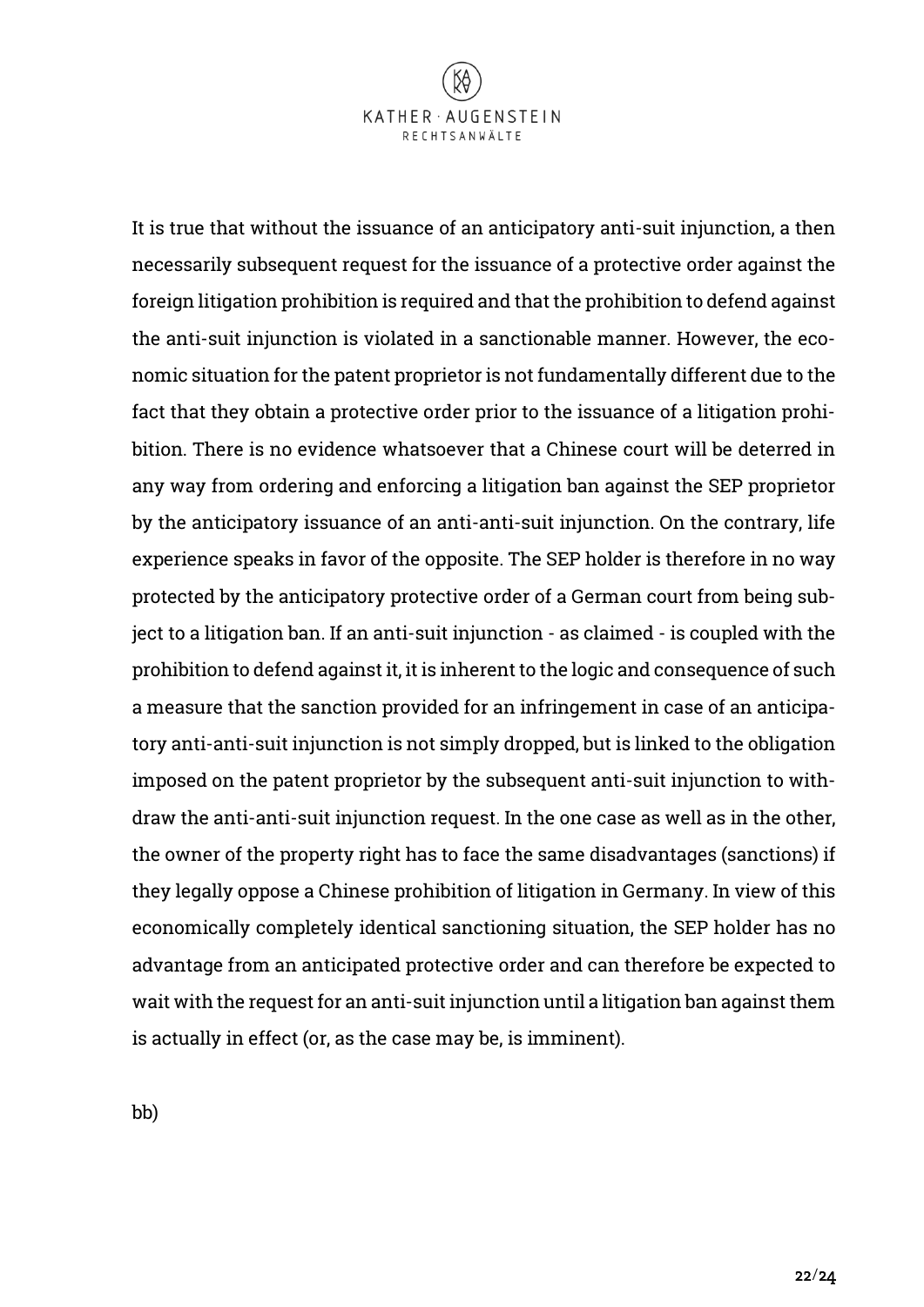

Assuming that, despite the anticipatory protective injunction, a ban on litigation with the sanctioning consequences described above can only arise if the defendants file a request to that effect with the court, they are not subject to any restrictions (in particular those threatened with the imposition of disciplinary measures). For if the defendants have complied with their duty to notify, the preliminary protective order sought by the plaintiff does not prevent them from subsequently seeking a sanctionable anti-suit injunction.

As a result of the notification, however, the plaintiff is given the opportunity to apply for a protective order prohibiting the request for an anti-suit injunction before such injunction is issued. Even if the plaintiff succeeds in obtaining the antianti-suit injunction in good time, so that the illegal operation of the litigation ban constitutes a punishable infringement, and even if the associated prospect of enforcement prevents the defendant from filing an anti-suit injunction request, the aspect already discussed above must be taken into account that the prohibition on filing a request, which is made subject to the condition of a duty to report, also represents an encroachment on the legal sphere of the defendants, which requires sufficient justification. This encroachment must not be indiscriminate and arbitrary either, but requires tangible indications that the defendant in the injunction poses a serious risk of a ban on conducting legal proceedings at the relevant time of the decision. Whether such indications can be of lesser weight than those circumstances which permit an immediate unconditional prohibition of the request can remain unanswered. In any case, the indications must not be exhausted by the consideration that the defendant has the fundamental possibility to file an anti-suit injunction request if - as it was the case in this case - there are